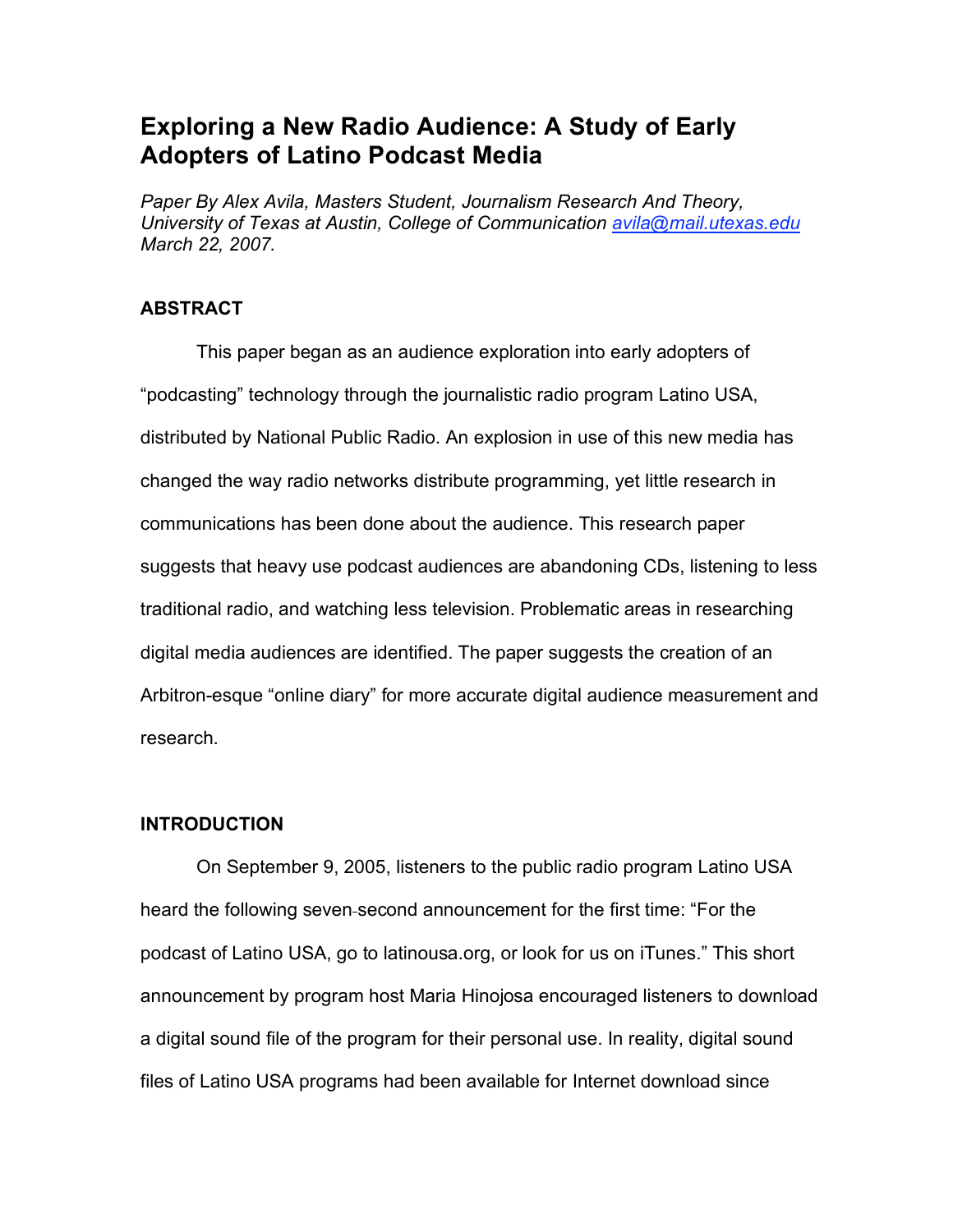March 1999, but this was not publicly known. Digital downloading of the program was originally meant to be an alternative distribution source for public radio stations that missed the satellite feed of the show, not as a means of direct distribution to the public. But the increasing popularity of podcasting, the digital downloading of sound and video files for personal use on a computer or portable player, made this conversion inevitable. Because the technology involved was simple, the decision to launch a podcast was easy for the program producers.

Latino USA is syndicated to about 200 radio stations nationwide. National Public Radio distributes the program for a fee to more than 130 member stations and classifies it as an "acquired program," but Latino USA is produced as an independent journalistic endeavor at NPR member-station KUT in Texas. (The bulk of the remaining stations are mainly rural operations affiliated with the National Federation of Community Broadcasters.) The producers have editorial independence but are also self-reliant for their marketing and programming decisions. Like many national radio programs, Latino USA was caught up in the podcasting phenomenon that emerged in late 2004 and exploded throughout 2005 and beyond.

In the first four weeks after the launch of Latino USA's podcast, approximately 1,000 subscribers signed up for the free Internet downloads. Excitement over what was termed a "successful" podcast launch, however, soon gave way to confusion on the part of the programs producers (which includes this researcher). They began asking basic questions: Who were these podcast listeners? Where across the country or world were they located? Why do they use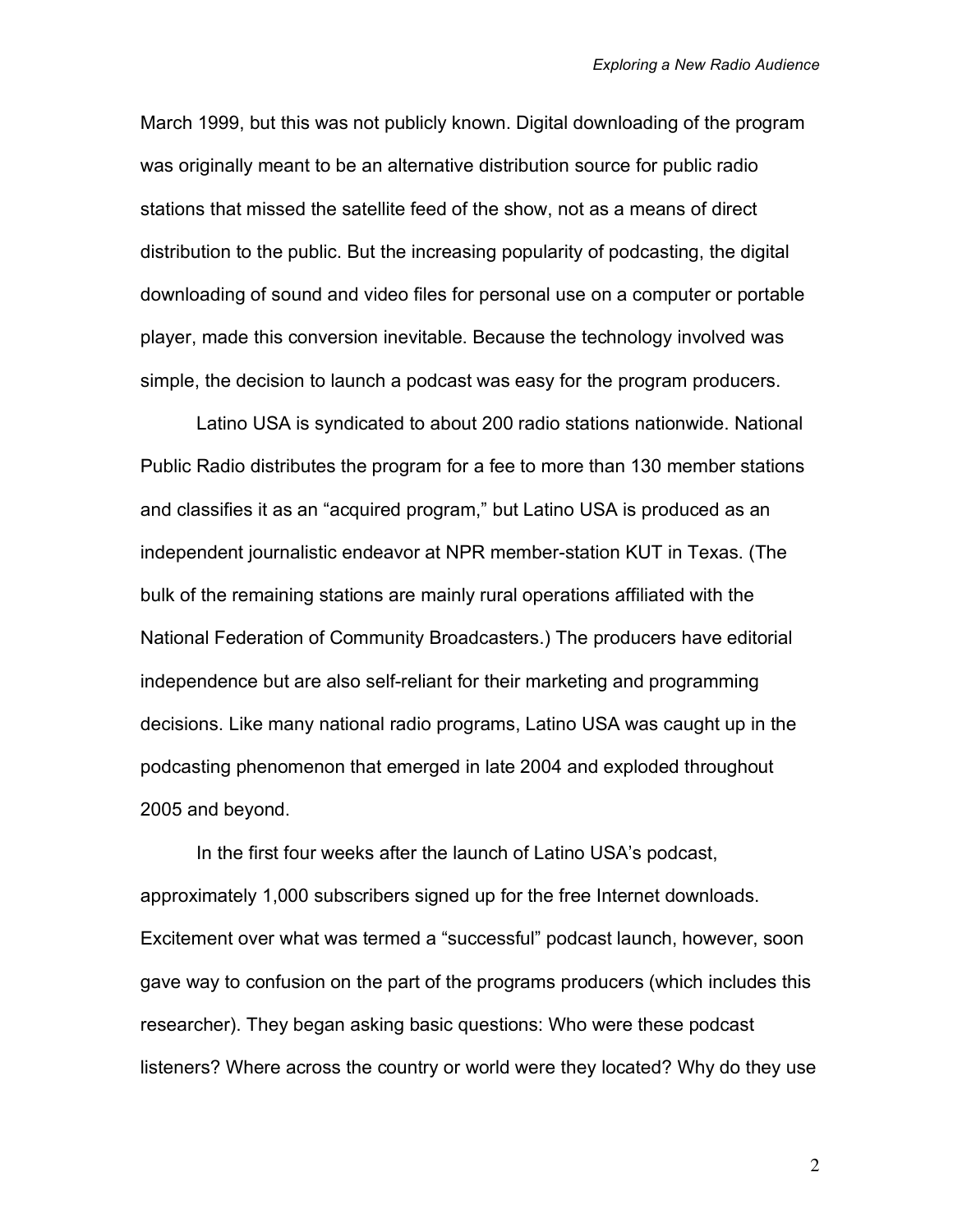the podcast option and how do they use it? Does their podcast use affect their traditional radio listening habits at all? These basic questions regarding a newly created digital media audience are not limited to the world of podcasts. Similar questions could be applied to blogosphere audiences, online streaming audiences, and other forms of digital media. The general lack of knowledge about what some communication scholars have termed new (or digital) media begged for research into these audiences.

While there are those who believe that the podcasting craze could be a passing fad, others believe podcasting may change the nature of radio broadcasting. In July 2006, Nielsen/NetRatings reported that 6.6 percent of the U.S. adult online population, or 9.2 million Web users, had recently downloaded an audio podcast, putting podcasting on par with those who publish blogs or engage in online dating (Nielson, 2006). This makes podcasting an issue worthy of observation and study, particularly if it turns out to be a major innovation. In fact, in its "Annual Report on American Journalism" by the Project for Excellence in Journalism, the overview chapter includes this thought: "The transformation facing journalism is epochal, as momentous as the invention of television or the telegraph, perhaps on the order of the printing press itself. The effect is more than just audiences migrating to new delivery systems. Technology is redefining the role of the citizen — endowing the individual with more responsibility and command over how he or she consumes information — and that new role is only beginning to be understood (Project for Excellence, 2007)."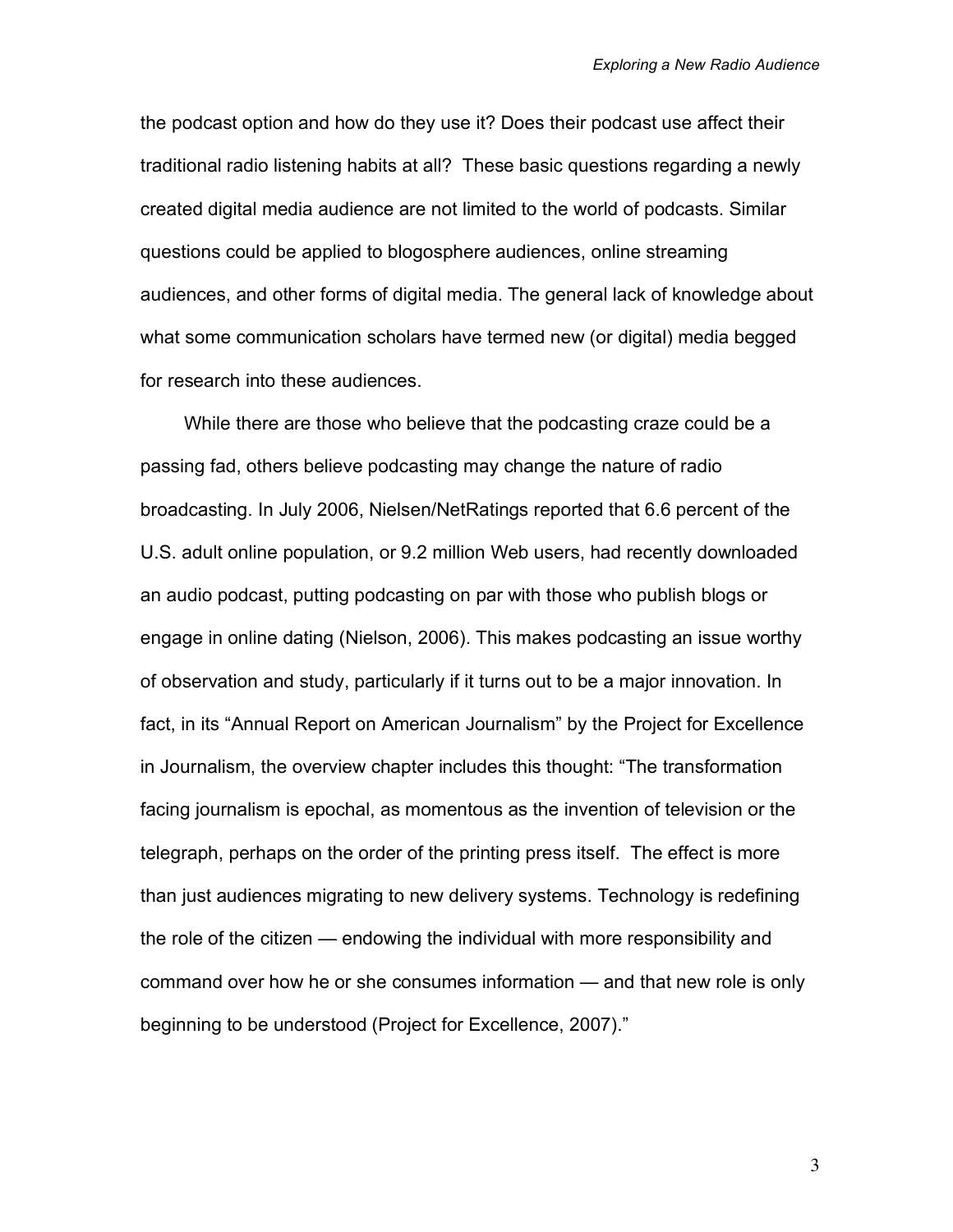## **DEFINITIONS**

Due to the newness of the technology it may be helpful to define some terms related to podcasting and explain some of its technical nature.

*PODCAST*: A podcast is a converged medium that combines audio (or video), the Internet, and portable media devices. The term is linked to Apple Computers<sup> $m$ </sup> because of its association with the iPod  $m$  media player, but, in fact, podcasts can be accessed and played by any variety of generic media devices and personal computers. The term refers to any audio content downloaded from the Internet either manually or automatically via software for personal use. The term is misleading because a podcast is neither broadcast nor actually requires an iPod. Other terms are "audioblogging" and "blogcasting" (Berry, 2005: 144).

*IPOD*: The iPod<sup>™</sup> is a personal audio player introduced by Apple Computers<sup>™</sup> in 2001 using digital audio technology known as mp3, a compressed, stereo-quality sound file that is easy to download from the Internet. A misconception lingers that an iPod is needed to engage in podcasting, when only a computer with Internet access will suffice.

*RSS*: Rich Site Summary, also known as Really Simple Syndication, is an XML program for sharing Internet content from a variety of websites. RSS allows online sharing and publishing of information onto websites automatically. It is the technology driving blogs, headlines and syndicated content onto news feed readers and bloglines, and audio blogs known as podcasts (Bhatt, 2005: 28).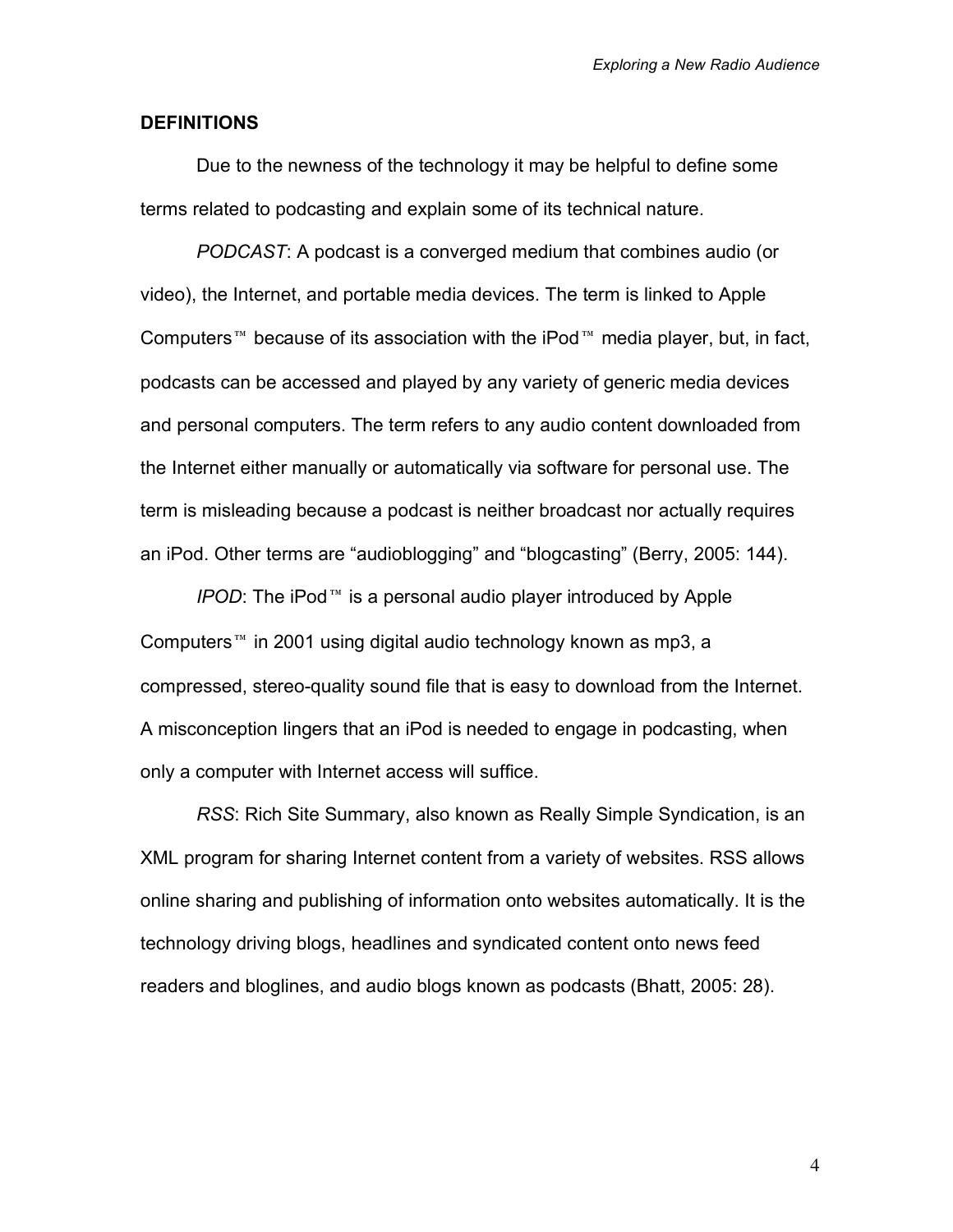*BLOG*: A blog or weblog is a website consisting of frequently updated entries. It's generally arranged in chronological order and can be viewed and shared with a large number of people in a short amount of time (Bhatt, 2005: 28).

## **HISTORY**

Apple Computers<sup>™</sup> introduced the iPod<sup>™</sup> in October 2001. The first unit was a 5-gigabyte portable device that could hold up to 1000 songs in digital mp3 audio format that retailed for \$399 (Apple, 2001). By the end of 2006, the fifthgeneration, top-of-the-line iPod had 80-gigabytes of storage, held some 20,000 songs (or up to 100 hours of video) and retailed for \$249 (Apple, 2006a). Two years after Apple's initial launch iPod sales could be measured in the hundreds of thousands. More recently, Apple Computers reported that some 39 million iPods were sold worldwide in fiscal year 2006 alone, which ended in September (Apple, 2006b) and the iPod controlled about 75 percent of the portable mp3 player market (Apple, 2006c). As a product innovation, the iPod arguably rivals the Sony Walkman, which eventually sold some 100 million worldwide units per year, spawned an industry of imitators, and solidified analog audiocassette technology as the industry standard for nearly two decades (Ratazzi, 2004: 3).

When iPod sales hit the million-unit mark in 2004, the iPod spawned an unexpected development that came to be known as podcasting. The so-called "podfathers" are reported to be software pioneer Dave Winer and former MTV vee-jay Adam Curry. It was Winer who in 2004 adapted RSS technology, popular within the blogosphere, to handle audio files. Curry, an early adopter of the iPod,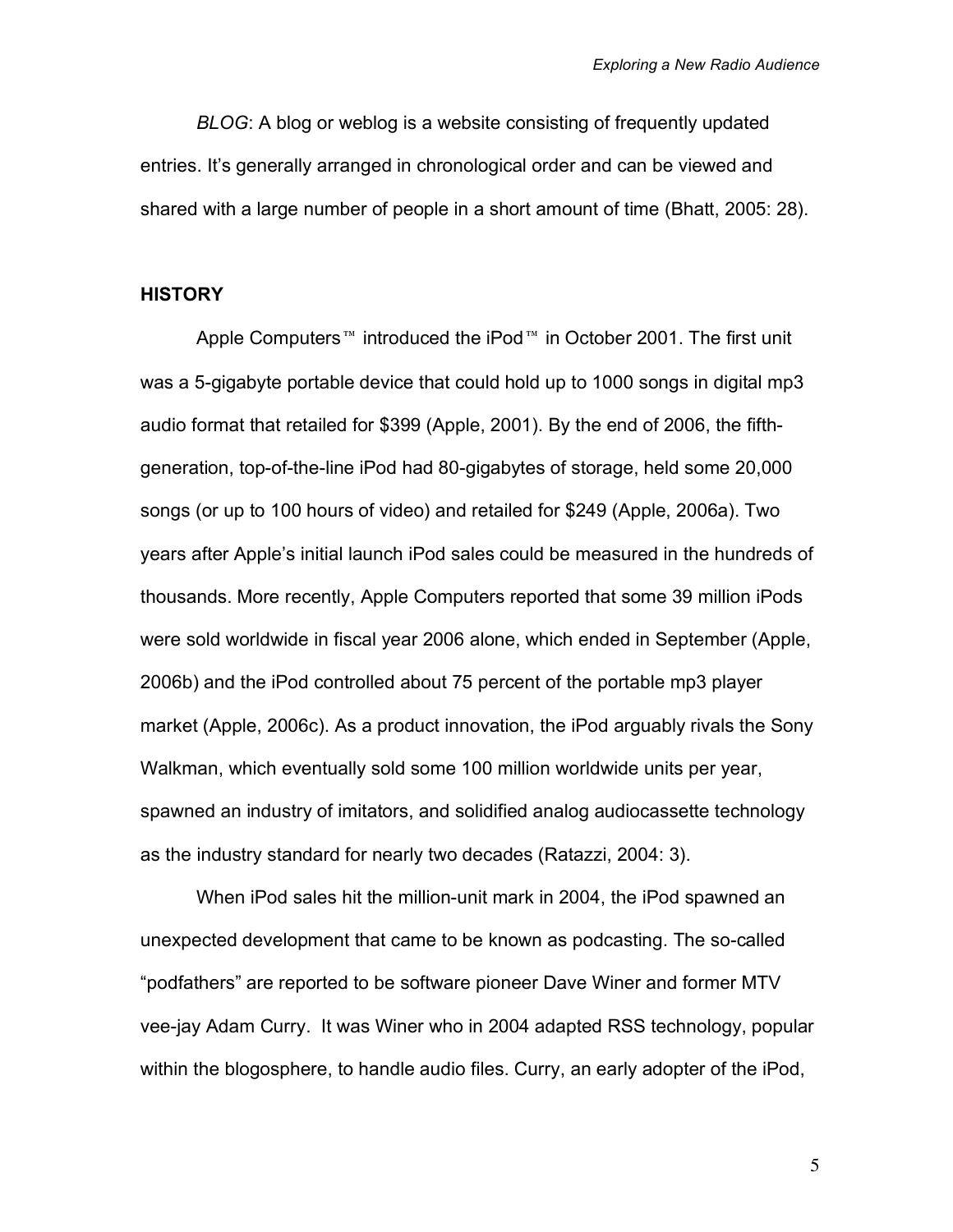taught himself Applescript (a simple program writing script from Apple Computers) and created a program to identify mp3 files on RSS feeds. His program would download the files automatically to his computer, prepare them to be played by the iTunes  $M$  software installed on his Apple Computer, and transfer them to his iPod. Curry made his software available to open source programmers who improved it and led to the creation of websites like ipodder.com and jpodder.com, allowing the podcast explosion to take off (Crofts, 2005).

By June 2005, Apple Computers joined the wave of what they inadvertently created by adding podcasts directly into its iTunes software and website. As of November 2006, iTunes boasted some 65,000 free podcasts and 3.5 million songs available either for free or paid download along with 20,000 audio books, 5,000 music videos, and 250 television shows (Apple, 2006d).

#### **LITERATURE REVIEW**

Literature directly regarding podcasting is understandably limited by the newness of the concept and practice of the phenomenon. Most of the early books on podcasting focused on how to produce a podcast. Reliable information directly related to the podcast audience has been lacking.

One study that focuses on a related audience is a grant report for the National Association of Broadcasters written in June 2005 by Constance Ledoux Book and Don A Grady. The report is titled, "Consumer Adoption of New Radio Distribution Systems," and focuses largely on emerging satellite radio. Using Roger's diffusion of innovations theory, Book & Grady profiled innovators and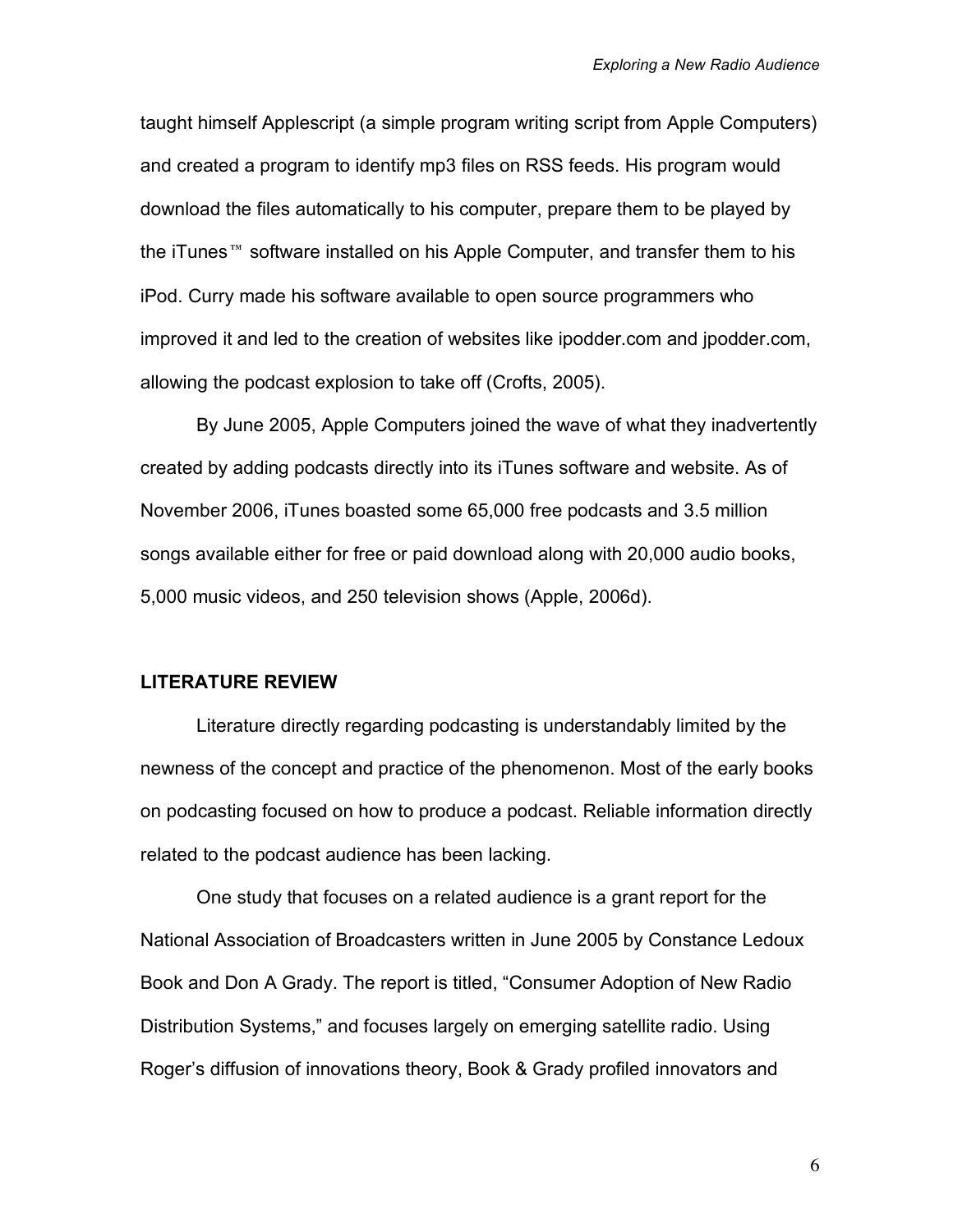early adopters of satellite radio in focus groups and found they fit a demographic consistent with most early users of new technology as defined by Rogers. The great majority (91 percent) was male, largely young (51 percent between the ages of 18 and 35), white (90 percent), educated (53 percent held a college degree), and most are from households that made more than \$80,000 a year. Book & Grady found that old technology doesn't die off with the introduction of new technology suggesting little threat to traditional radio (Book&Grady, 2005). While the information in the NAB Report is revealing, satellite radio is viewed as in competition with podcasting for audiences within public radio spheres (Glaser, 2005) and it's not clear if adoption by the podcast audience breaks down along similar lines.

Early attempts to gather information about the podcast audience have been unscientific at best. The online magazine *www.TNCNewMedia.com* conducted an unscientific web poll about podcast users and reported the following: 79 percent are male; 84 percent have high speed Internet access; the average age is between 28-40; the average household annual income is \$81,100; 88 percent have a college degree; 88 percent are also homeowners; and 99 percent own a portable listening device such as an mp3 player or iPod (Bourquin, 2005). In an October 25, 2005 email to this researcher, TNC New Media founder and current CEO Tim Bourquin said he's, "not sure if this represents podcast listeners in general but perhaps it does." On the surface the numbers appear consistent with those often seen in diffusion theory examples of early adopters and innovators.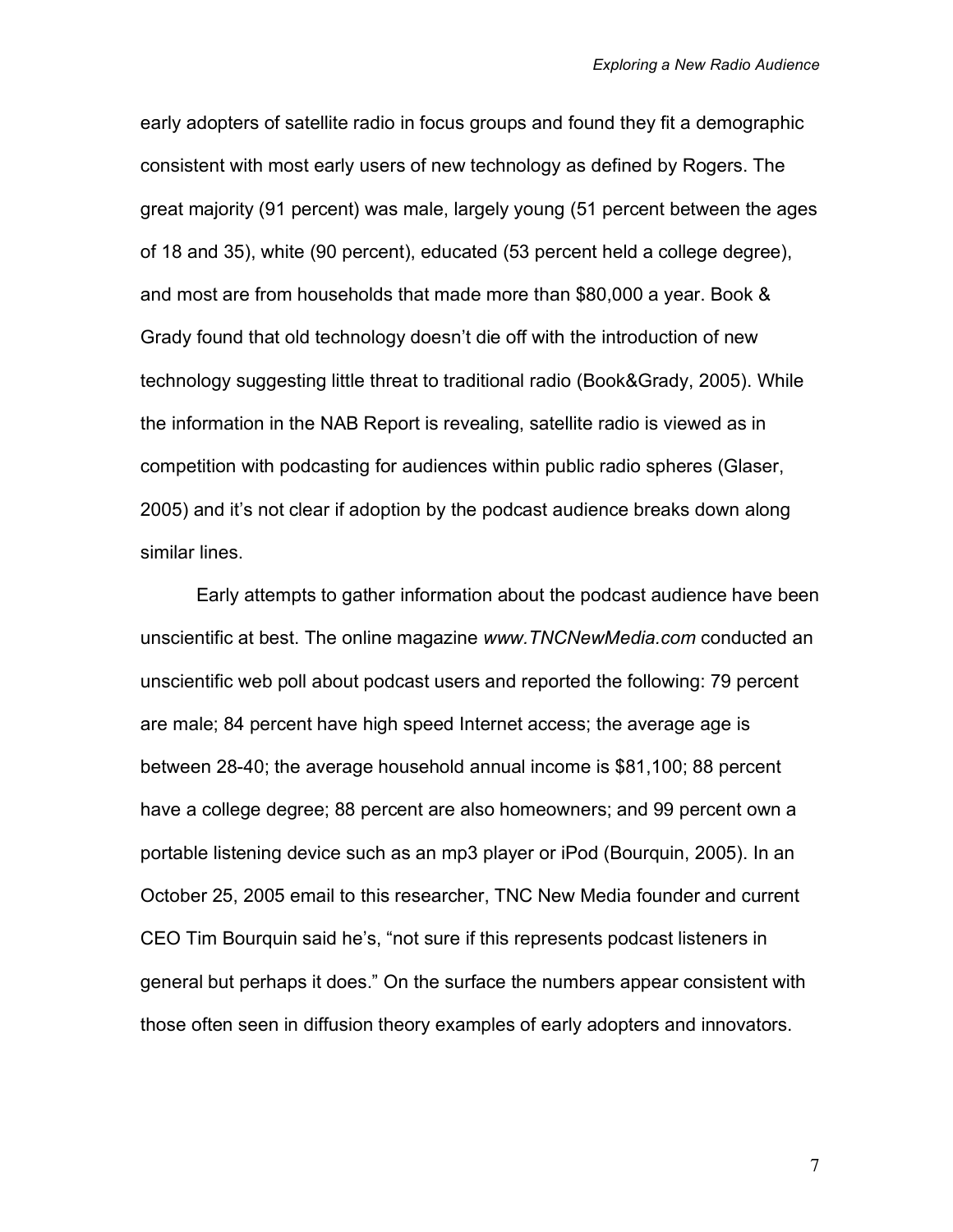Similar information was found in a web survey by WTMD, a small radio station in Baltimore. Again, the researchers felt compelled to qualify the data. In a November 10, 2005 email, WTMD General Manager Stephen Yasko wrote: "This was not a statistically accurate survey by any means." This survey found their audience doesn't subscribe to many podcasts, and those who subscribe to five or more podcast programs don't generally listen to them all (Yasko, 2005).

Several research groups have attempted to establish the podcast audience size. The Pew Internet & American Life Project puts the number at six million (Rainie, 2005) while eMarketer puts the number at three million (Didwania, 2006). Pew's report is based on iTunes data and iPod marketing information but eMarketer has released no information on how it arrived at audience figures.

A recent *New York Times* survey tried to examine the audience for political blogs, a separate but similar audience (by their digital nature) to podcasts. The poll revealed that a majority of American adults (58 percent) had never visited a political blog. And the great majority of those who have visited a blog site did so only occasionally or rarely. The number of Americans who regularly visited political blog sites was about 4 percent of the adult population. The poll found that the typical regular visitor for political blogs was an under 30 college-graduate male who planned to vote in the 2008 election (Connelly, 2007). Definitive descriptions about podcasting audiences have yet to emerge.

## **THEORETICAL LINKS**

*DIFFUSION OF INNOVATIONS*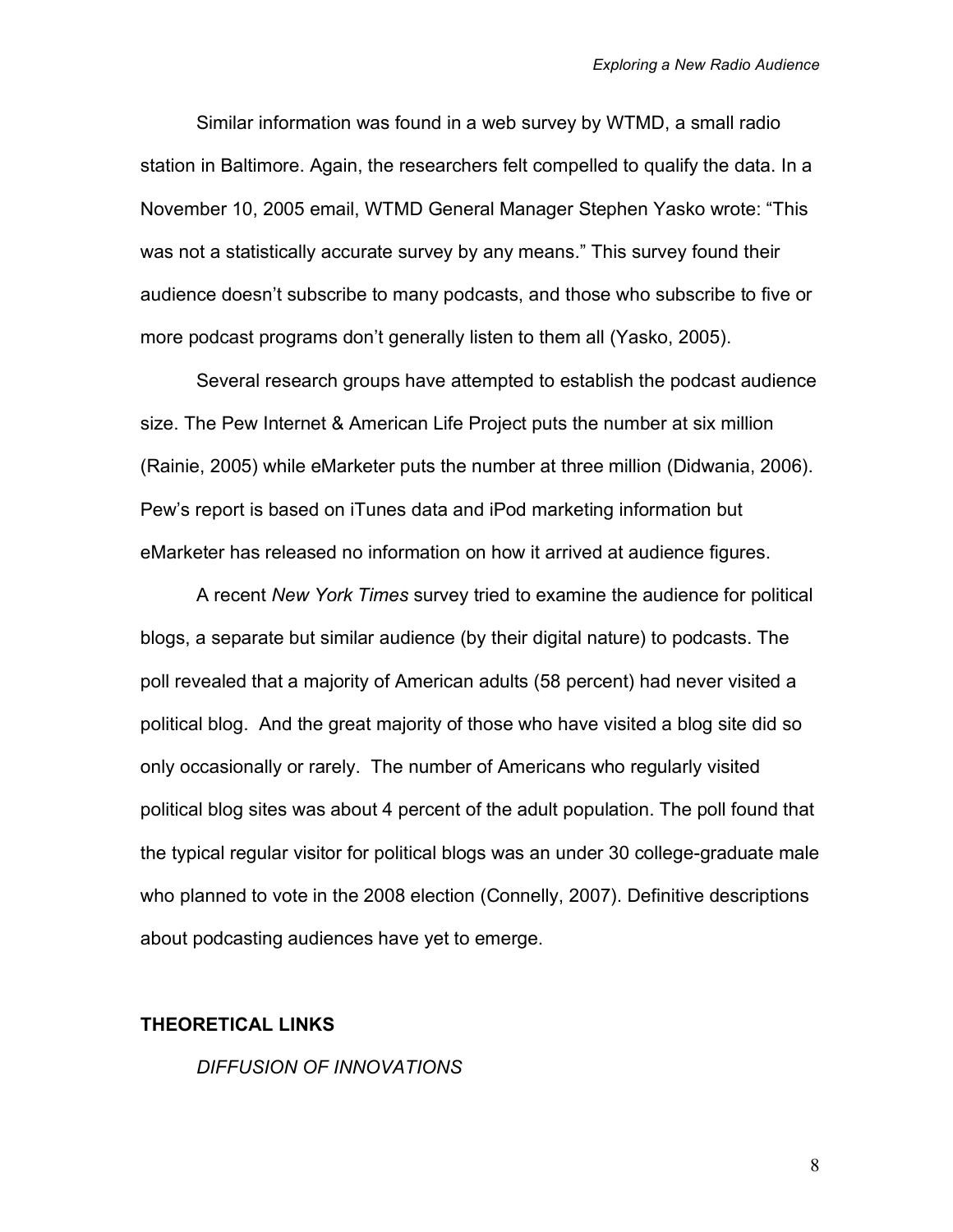Sociologist Everett M. Rogers first outlined his diffusion of innovations theory in 1962 and developed it in his third edition in 1983. Over time, Rogers' theory has withstood rigorous academic scrutiny. Rogers described diffusion as a process by which an innovation is communicated through certain channels over time among the members of a social system (Rogers, 1983: 10). As innovations are diffused, the consumers (or adopters) of this innovation can be identified. Rogers categorized those who adopted the innovation into the following: innovators, early adopters, early majority, late majority, and laggards. When plotted over time, the innovation, and the described adopters, follow a predictable bell curve (seen in Graphic 1 below). Based on a 1940s case of an innovation (hybrid corn) adopted by Iowa farmers, Rogers defined his now well-known adopter categories (Rogers, 1962: 162). This graphic is often presented as an Scurve when comparing units sold over time.



Graphic 1: Innovativeness and Adopter Categories Based on Time of Adoption

SOURCE: Rogers' Diffusion of Innovations (1983) p. 247.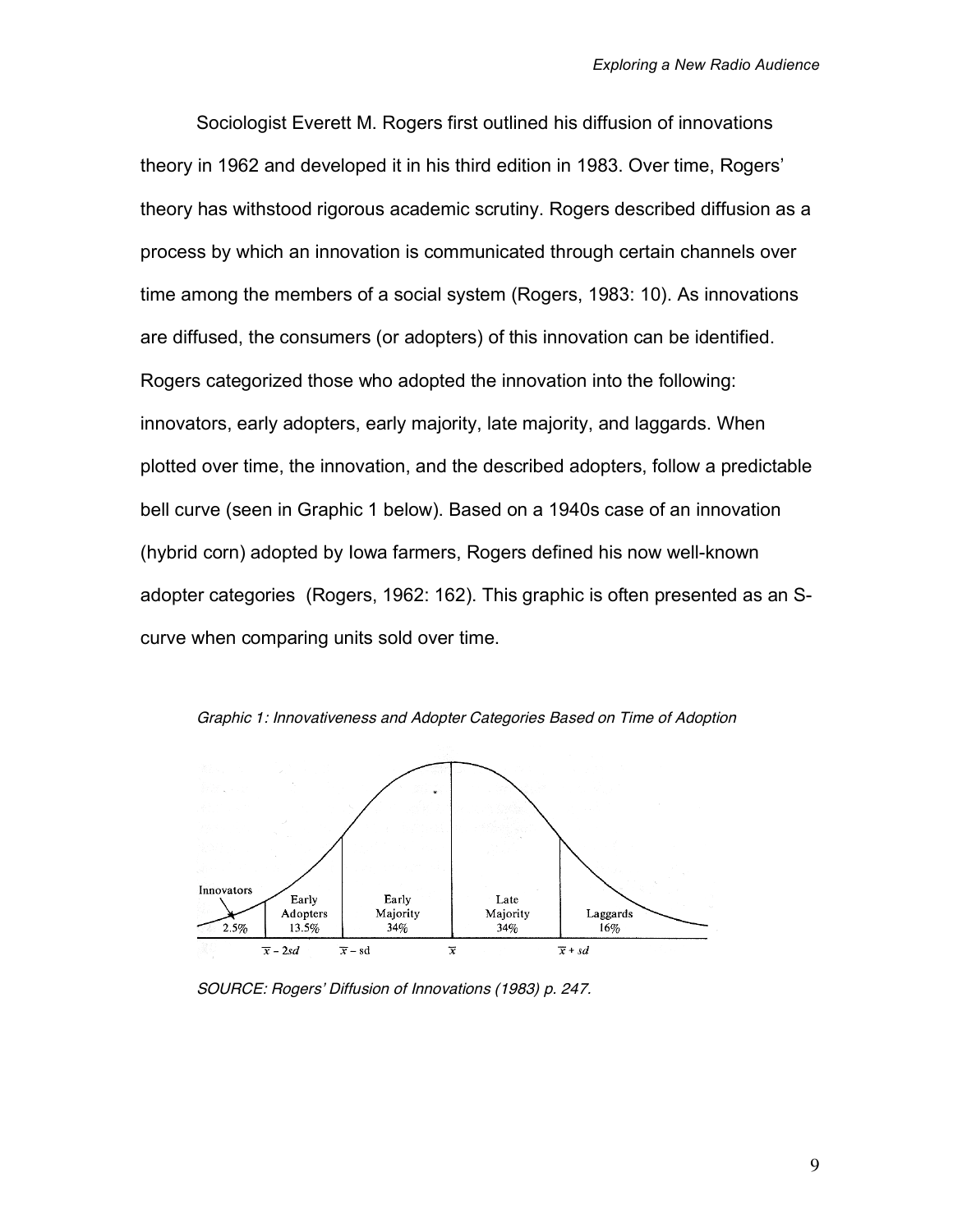Applying Rogers' model to the Apple iPod, the innovators came when the original product was launched in late October 2001. Initial sales were so low that individual iPod sales were not counted in the company's quarterly statements until Apple's fourth quarter 2003, when 336,000 individual iPod units were reportedly sold for the three-month period that ended in September (Apple, 2003). Since this is the earliest time that the company reported unit sales, we will call this date the end of the innovator phase of the iPod and the beginning of the early adopter phase. Sales of the iPod for the 2004 Christmas season topped 4.5 million (Apple, 2005), perhaps signaling the end of the early adopter phase and the beginning of the early majority phase. With 39 million individual iPod units sold in fiscal year 2006, not including another 21 million units sold during the 2006 Christmas season (Apple, 2007), only time will tell when the early majority phase ends and the late majority phase begins. The laggards phase remains in the far future.

But the diffusion and adoption of the iPod, and by extension all portable mp3 players, is only half of the issue at hand. Recall that the iPod resulted in the unintended development of podcasting. And while it's almost impossible to properly use an iPod without a computer connection, it's totally possible to access a podcast without an iPod or other mp3 player. The evidence suggests that in 2004 less than a thousand Podcasts were available for free download; between three and five thousand were available in mid-2005; and at the beginning of 2007 (the date of this writing), upwards of 100,000 free Podcasts could be available online. So podcasting has it's own diffusion trajectory separate from the iPod.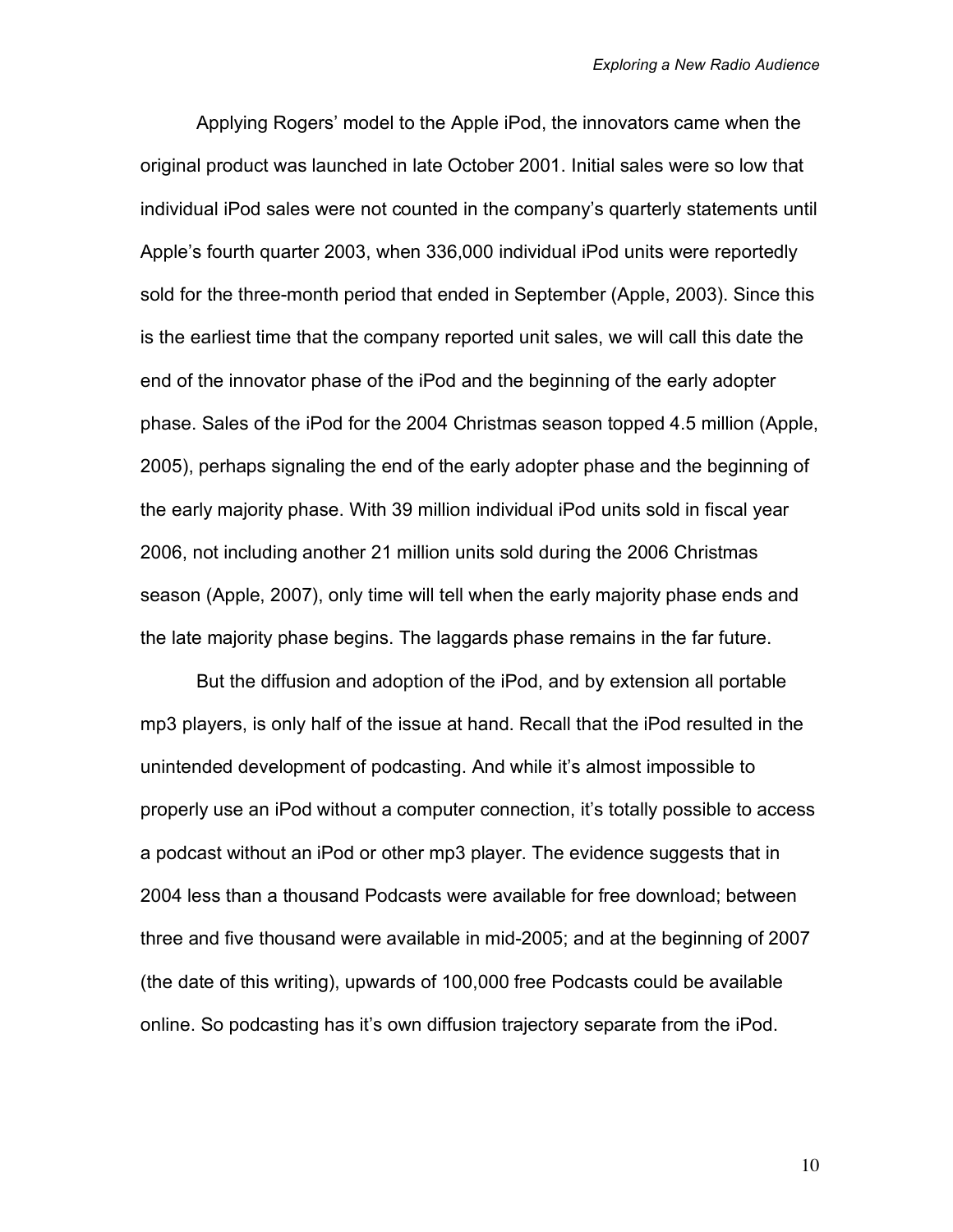# *ASSIMULATION GAP THEORY*

Robert G. Fichman's and Chris F. Kemerer's assimilation gap argument contends that just because someone buys a product doesn't mean he or she uses it. Fichman & Kemerer were concerned about the differences between the acquisition and the actual deployment of innovations. Using the example of business software for medium to large companies, Fichman & Kemerer asserted that for some technologies, the use of cumulative acquisition (raw sales) can present an illusionary diffusion picture that can lead to incorrect assessments about the true diffusion nature of the innovation being observed (Fichman & Kemerer, 1999: 258).

Normally, the gap between product acquisition and its deployment are close and parallel, as seen in Graphic 2.



Graphic 2: Diffusion Curves for Alternative Definition of "Adopter."

SOURCE: Fichman & Kemerer (1999) p. 257.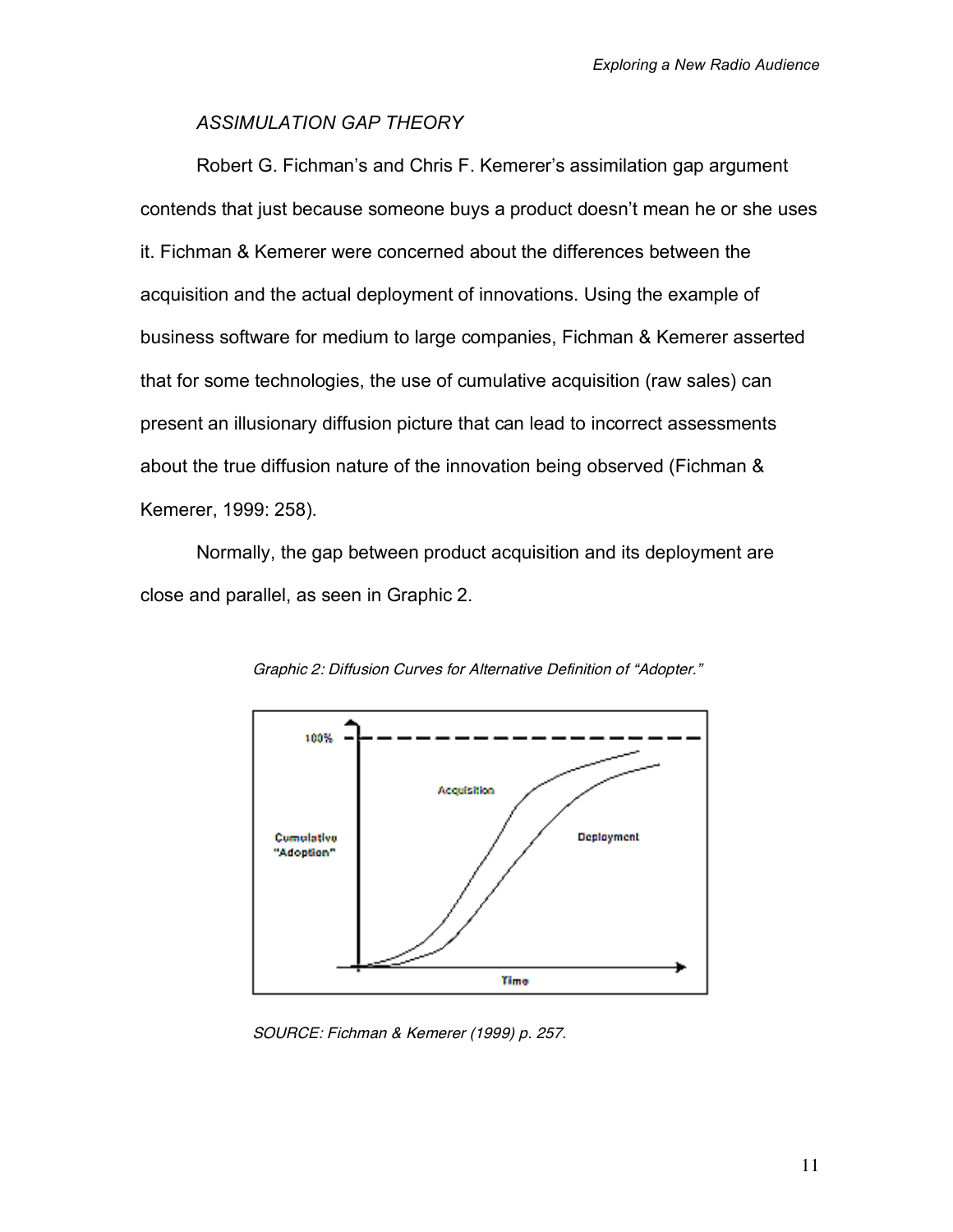Focusing on the diffusion of software in 1987, John A. Norton and Frank M. Bass theorized that new technologies open markets not before seen and successive generations of the new technology allow early adopters to abandon older versions of the technology in favor of new ones. This compels new adopters to adopt the newer technology without regard to the older version and with short intervals between technological diffusions; the earlier technology may continue to diffuse, even as the substitution process is taking place (Norton & Bass, 1987: 1069).

But, according to Fichman & Kemerer, in cases where there is a widening gulf between acquisition and actual deployment, there is a widening assimilation gap as shown in Graphic 3 below.



Graphic 3: Growing Assimilation Gap Model

SOURCE: Fichman & Kemerer (1999) p. 258.

## *MEDIA SUBSTITUTION*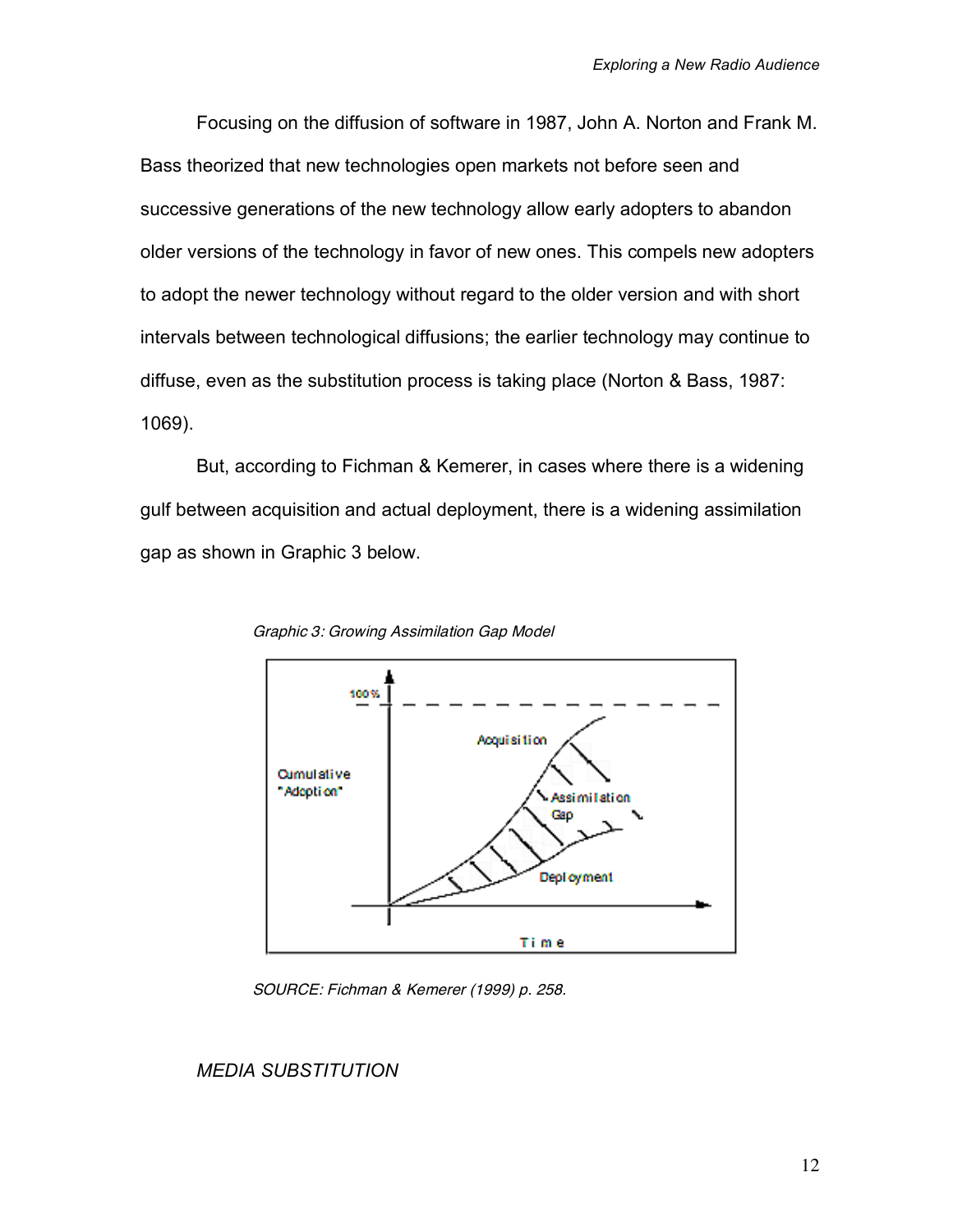The concept of media substitution is not new although the opportunities in a digital media-saturated world seem to make it more relevant. M. E. McCombs first published media substitution as a concept using economic arguments in 1972. Media substitution works from the premise that as media competes for audience, winners and losers emerge (McCombs, 1972). Over the years, others have examined the concept that there are only 24 hours in a day and only seven days in a week. And if media consumption is rising in one area, it must logically be diminishing in another. In their work on new (Internet) media, Barbara K. Kaye and Thomas J. Johnson examined a more formal media substitution hypothesis. At the time of their research in 2002, Kaye & Johnson found Internet use had not yet significantly affected traditional media consumption overall but their data indicated that individual heavy Internet users were, indeed, spending less time with traditional broadcast media like television (Kaye & Johnson, 2003: 260).

## *USES & GRATIFICATIONS*

Social science approaches to consumer choices in media from the 1940s and 50s and again in the 1970s has led to what has been described as the uses and gratifications approach to media consumption. The concept is based on the notion that consumers choose a particular medium because it gratifies a need or want. With the rise of digital media, the uses and gratifications appears to be *en vogue* again as a social-psychological explanation for the adoption of new media by consumers. In 1972 Katz et. al. explained that the bulk of work in uses and gratifications included five elements: One, that the audience is active and their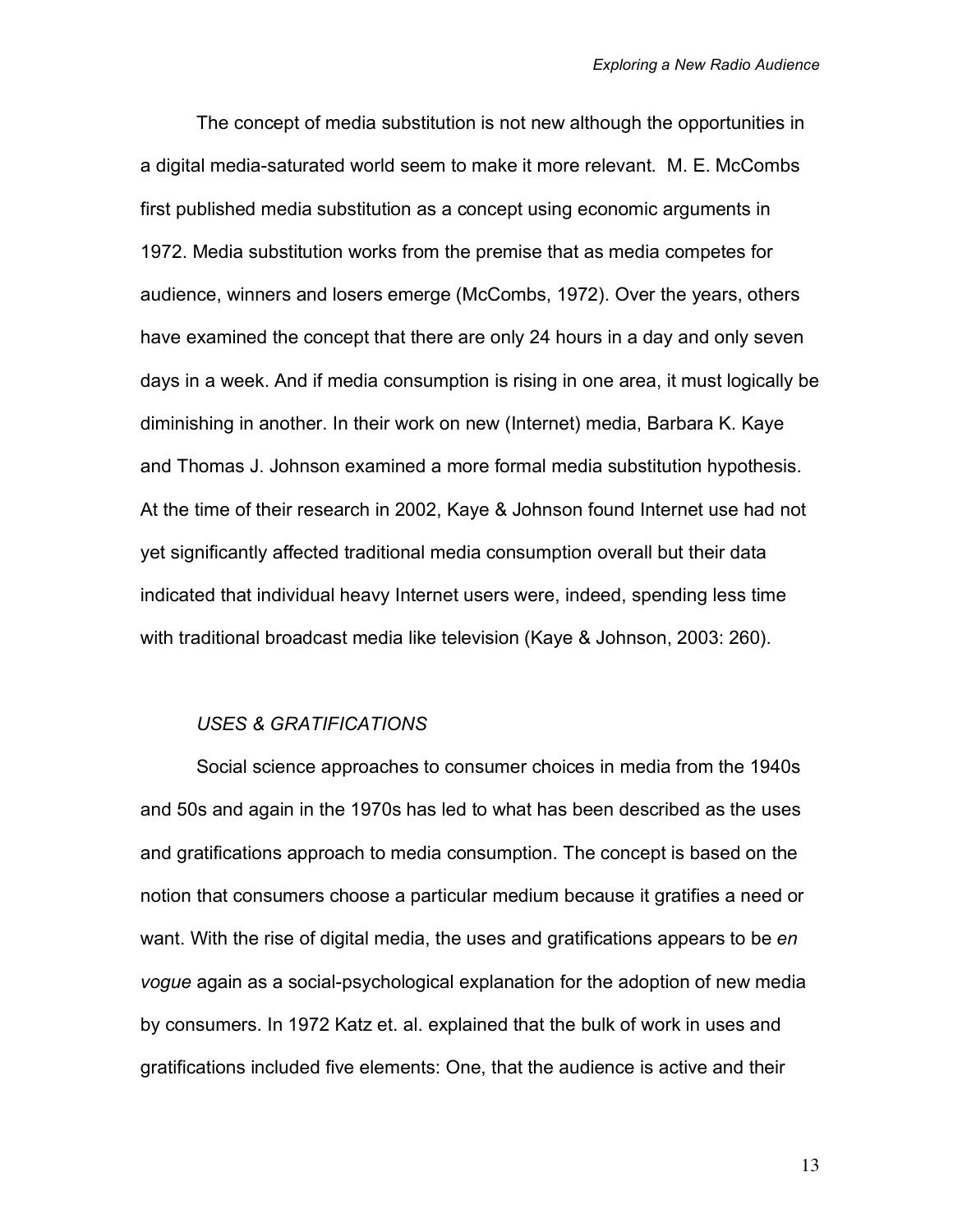choices regarding mass media consumption are goal-oriented; two, that the audience members media choices are motivated by needs gratification; three, that the media competes with other sources of needs gratification; four, that audience members can identify their motivations for choosing their media uses; and five, that audience members explore their media choices independently of other cultural and societal pressures (Katz, 1973: 511).

#### **RESEARCH QUESTIONS:**

Inspired by the experience of Latino USA producers and the general lack of literature regarding the podcast audience, an exploratory study was designed to answer a series of research questions.

RQ1: Who is downloading the podcast? How does the podcast audience compare to the traditional radio audience of the program?

RQ2: Where geographically are podcast listeners located? Are they focused around major markets or spread out across the country?

RQ3: Why do they subscribe to an online podcast when a radio broadcast and online streaming is already available?

RQ4: Do audience members actually listen to the podcasts that they download?

# **METHOD**

To examine these questions a web-based survey was produced. Listeners who downloaded the Latino USA podcast from late November 2005 to early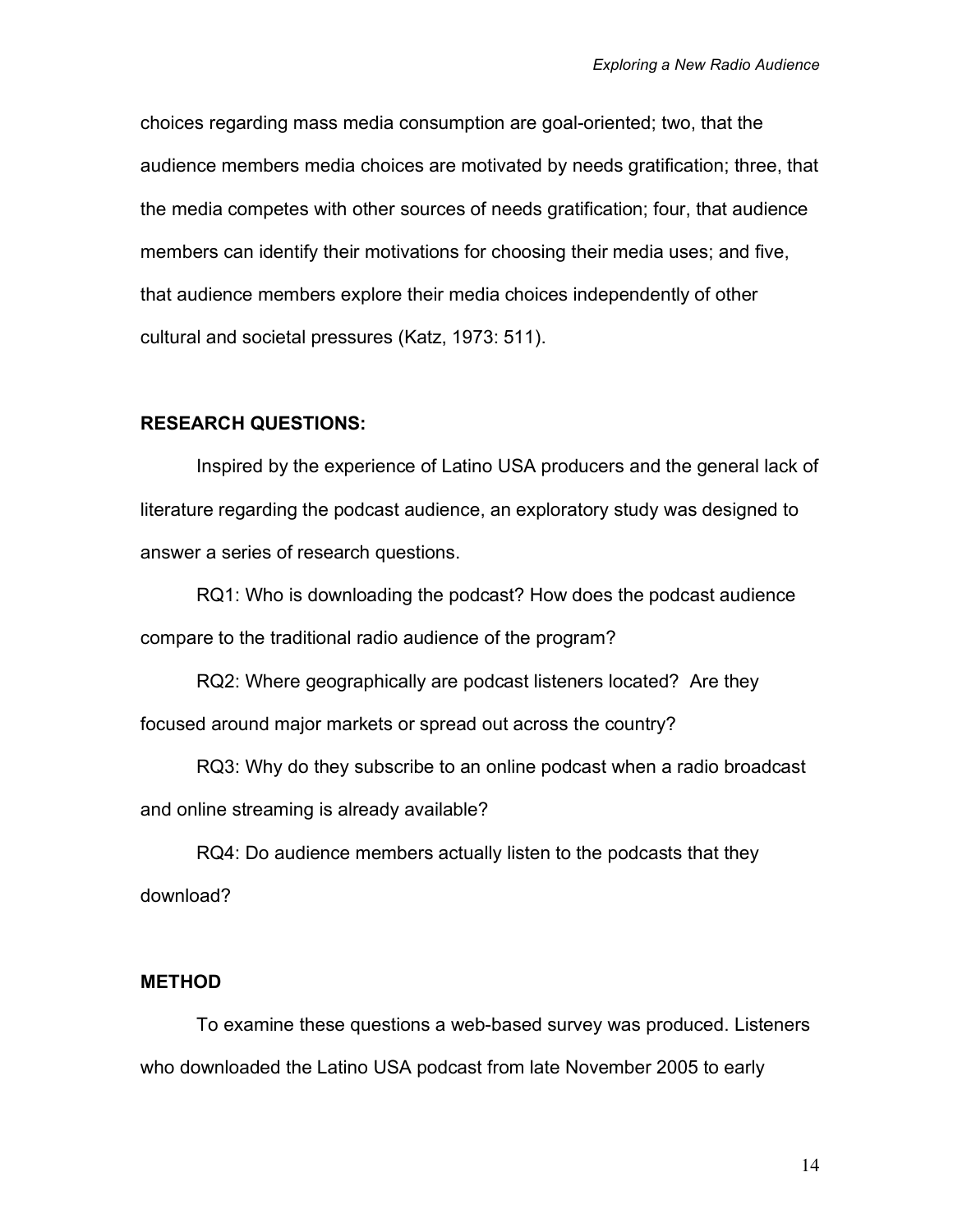January 2006 were recruited to participate in the survey by going to the Latino USA website and clicking on a link. A 12-second "call out" at the beginning and end of the podcast invited listeners to access the online web-survey. According to internal NPR sources, there were 9,190 downloads of the Latino USA podcast in December 2005 (Akamai, 2006) for an average of 1,835 per weekly episode. In total, 143 people successfully completed the survey. Among those who took the survey, 25 indicated they had never downloaded a podcast, suggesting they found the survey link while browsing the Latino USA website. This left a valid sample of 118 self-selected respondents, representing 6.43 percent of the average weekly podcast downloads for the month of December. Unfortunately this does not appear to be a large enough response rate to extrapolate reliable, largescale conclusions about the greater podcast audience. (An analysis of audience size will be explored more in depth in the discussion section of this research paper.) However, due to a dearth of information of this new technology, the research was conducted nonetheless.

The survey asked podcast listeners 43 questions about their use of podcasts, other media consumption, and demographic information. Because of the exploratory nature of the survey, many of the questions were open-ended. The online PHP Surveyor of a university in the southwest was used for the survey. In what engineers called "a bug," some of the demographic information regarding gender failed to be recorded, despite being a required question. Some of that information was recovered when, as part of the last question of the survey, responders were invited to leave an email address for potential follow-up study.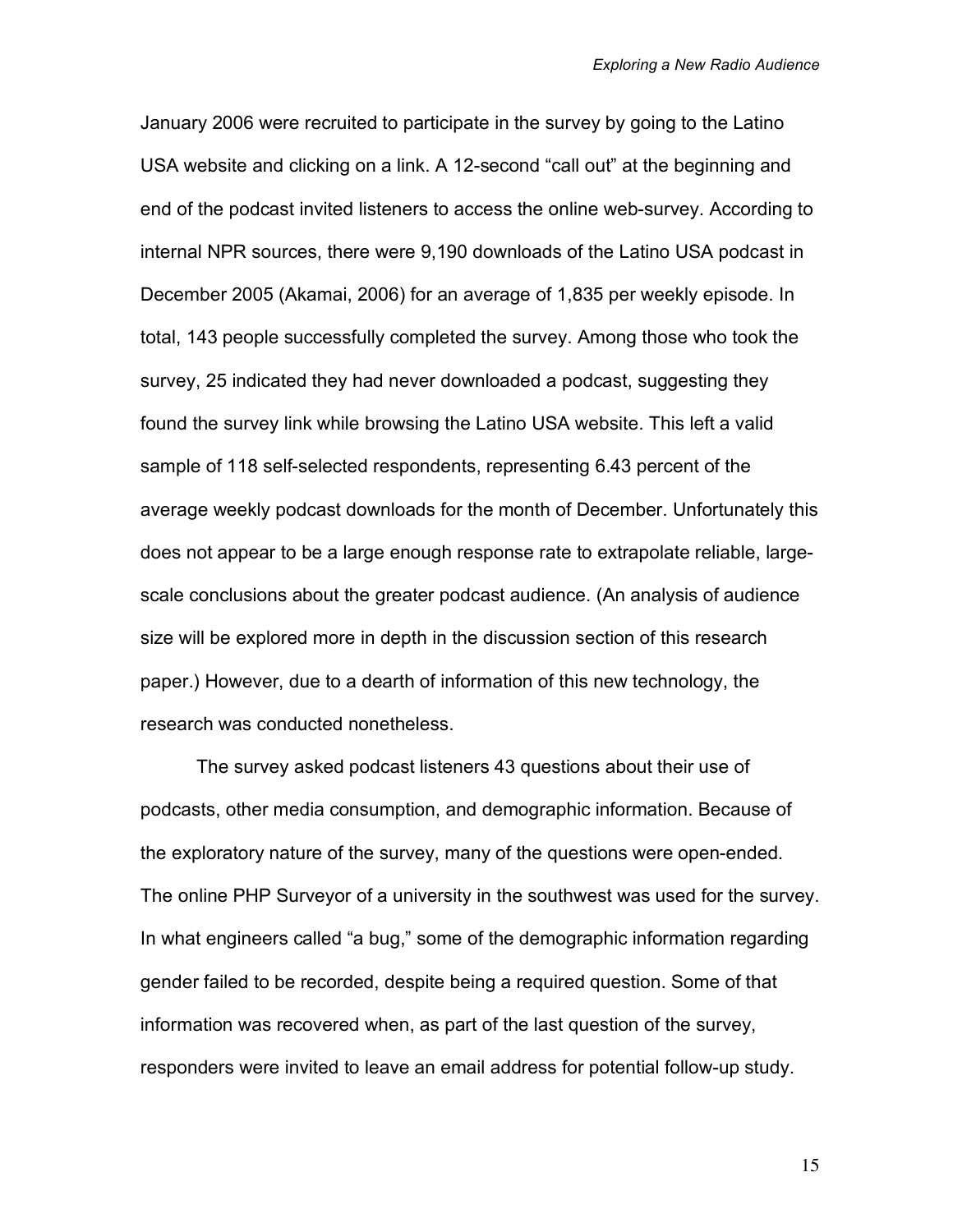Some 80 working email addresses for responders who did not record the gender information were contacted, and 42 responded. Only half of all responders could be identified by gender. (With a 2-to-1 ratio favoring males over females.)

The responses of the open-ended questions was coded and collapsed into popular responses or themes for analysis. In order to answer RQ1, regular demographic information was asked and compared to the national radio audience for Latino USA as described by Arbitron. A recent audience snapshot for Latino USA revealed the syndicated program was carried on 132 NPR stations nationwide with a total audience of 320,000 listeners. Although only 12 percent of the radio listening audience is Hispanic and 11 percent Black (Arbitron, 2005), these numbers are high for a National Public Radio audience, which is overwhelmingly (83 percent) white (NPR, 2006). Also, 42 percent of the Latino USA radio audience is aged 55 or higher and 21 percent aged 45 to 54 (Arbitron, 2005). Latino USA is also distributed on CD by mail to 52 stations that are members of the National Federation of Community Broadcasters. No audience information is available from these mainly rural stations.

Survey takers were asked to enter their five-digit zip code for demographic purposes. This was an attempt to answer RQ2, which asked where podcast listeners lived. Roughly 7 percent of respondents indicated they lived outside of the U.S.

An open-ended question in the survey asked responders what is the "main reason" they subscribe to podcasts. This was an attempt to answer RQ3, which focuses on the reason why respondents used the podcast rather than listening to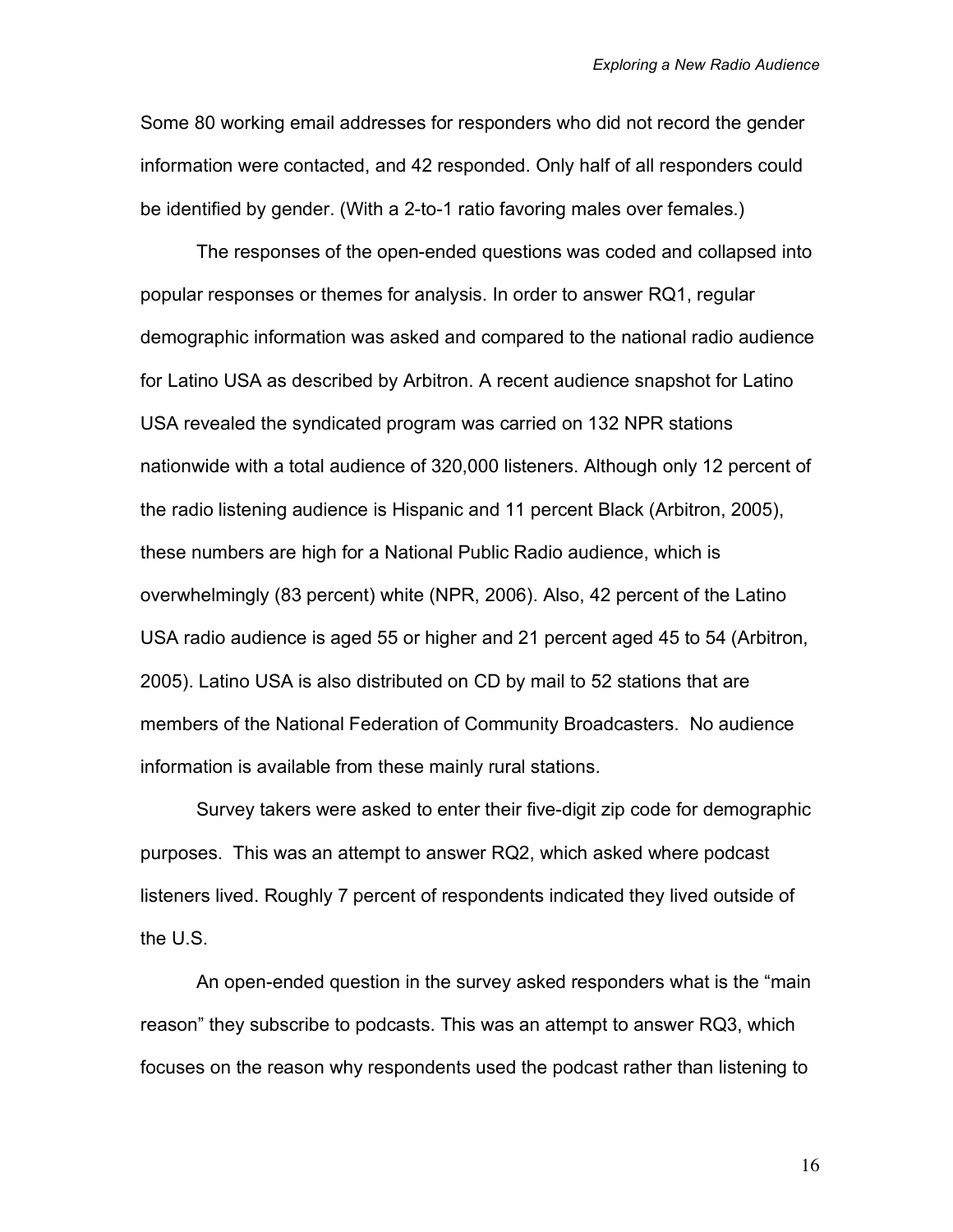the radio broadcast or online streaming. The responses were later coded into consistent themes: Convenience, Information, Interest, Quality, and Other. These themes were not pre-selected but emerged naturally from the open-ended responses.

Several questions dealt with the question of how involved the audience is in podcasting (RQ4). First, an open-ended question asked how many different podcast programs responders received through subscription. Because a podcast subscription automatically sends new episodes electronically, the Latino USA podcast survey asked what percent of the podcast episodes do individuals actually take the time to listen. The answers were coded using the following value labels: 0-19 percent; 20-39 percent; 40-59 percent; 60-79 percent; and 80-100 percent. Another question asked if listeners were more interested in the entire Latino USA program or simply one or two segments within the half hour program.

## **RESULTS**

In terms of RQ1, 56 percent of those who took the survey self-identified as Latino/Hispanic/Caribbean or of South American heritage; 34 percent identified themselves as white; and only 4 percent Black. This contrasts to 12 percent Hispanics listening to the radio broadcast (Arbitron, 2005). In total 76 percent of those polled had a bachelor's degree or higher; 36 percent made more than \$75,000 a year, and another 36 percent made between \$35,000 up to \$75,000. When separated into age groups, 57 percent were aged between 25 and 44, 30 percent were over the age of 45, and 13 percent were under age 24.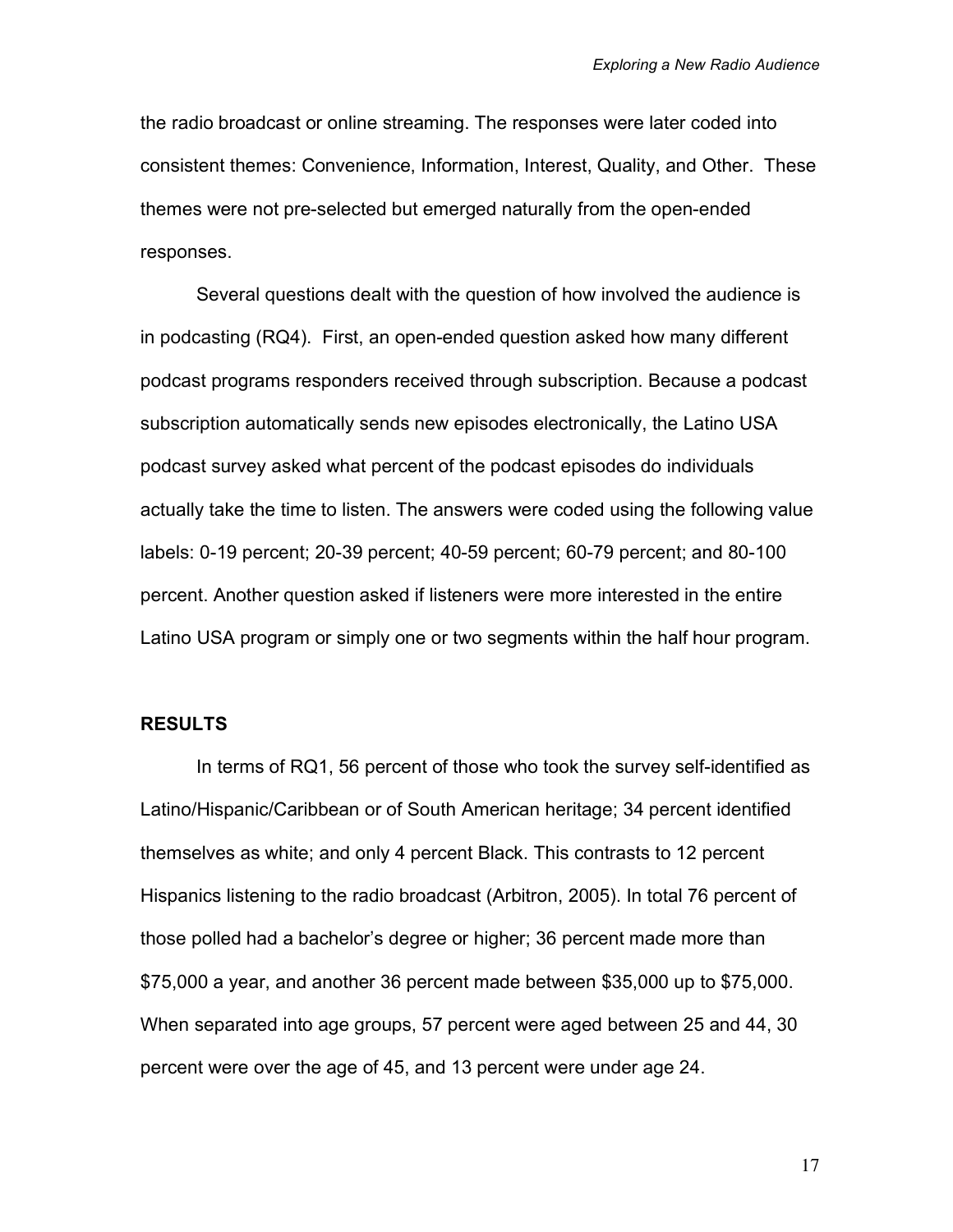To determine where the podcast audience was located (RQ2) there were 131 responses and 131 different zip codes from across the country. As seen in Chart 4 below, the data revealed the majority lived in the West and Southwest, with pockets in population centers in the New York, Chicago, and Florida/Georgia regions. The location of the audience was similar to that of the traditional radio audience.



Out of 131 Valid Responses.

RQ3 tries to determine why people choose to download the podcast rather than simply listen to the radio broadcast or stream online. Out of 115 valid, openended responses, almost three-fifths, 57 percent, indicated some sort of "convenience"-related reason as their first response. The other responses were "Staying Informed" with 12 percent; "Interest" at 11 percent; "Quality" of the podcast at 10 percent; and "Other" at 10 percent.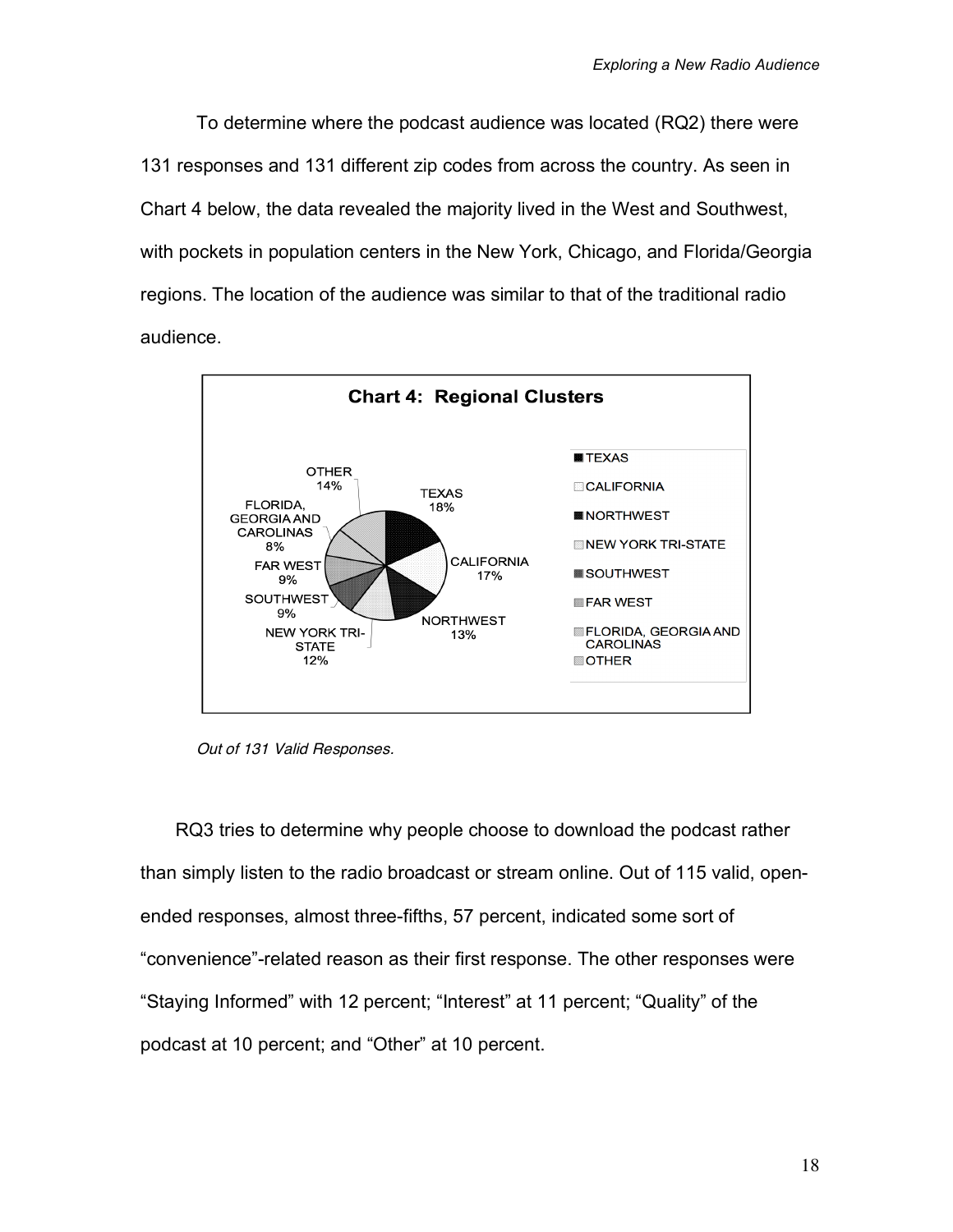RQ4 seeks to know how involved the podcast audience is with podcasting. To the open question of how many podcasts do they subscribe to, valid responses ranged from a low of zero to a high of 61. The mean was 10.76 podcast programs. Out of 117 valid responses, 68 percent said they listen to between 80 and 100 percent of all the podcast episodes to which they subscribe. When specifically mentioning Latino USA, 88 percent of the responders reported they are more interested in the entire program rather than simply one or two segments.

## **DISCUSSION**

The low audience response rate questions not only the validity of these results but to a larger extent questions the true nature of the podcast audience. At present, podcast audience is measured by tracking downloads. But in truth, someone who downloads a podcast is merely a *potential* audience member.

#### THE PODCAST ASSIMILATION GAP

To date, there is little evidence that would lead researchers to conclude that there is an assimilation gap of significance related to the *iPod* and mp3 player digital revolution. Sales have continued unabated, early adopters are buying newer, more improved versions of the innovation as they are released, and new adopters are buying the new products without regard to the older versions. Such a description, in fact, is an almost textbook description of the diffusion theory model of adoption and substitution advocated by Norton & Bass.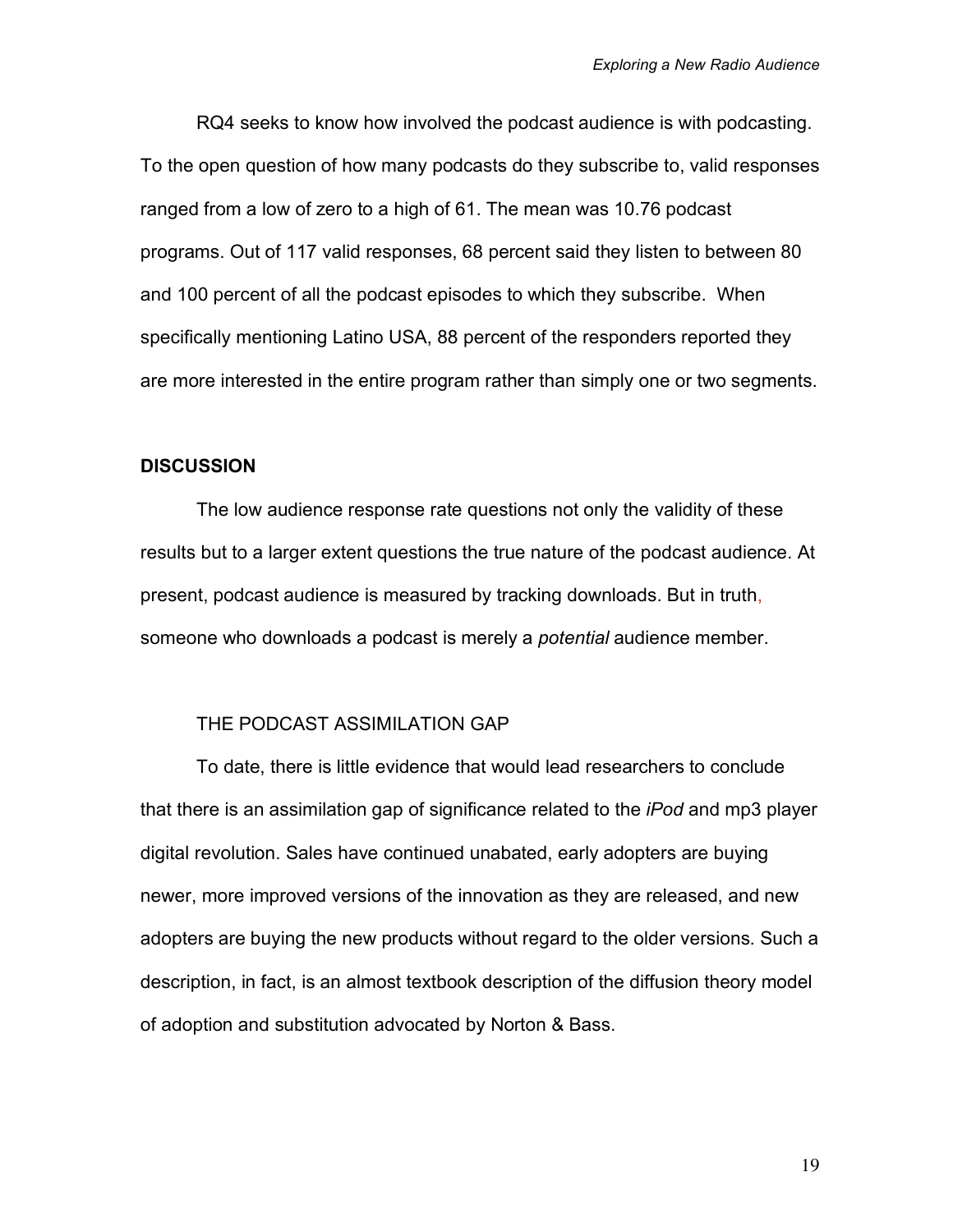The potential assimilation gap for the *podcast* innovation may prove interesting if the audience is properly studied and proven to truly exist *en masse*. Bearing in mind that a podcast can be downloaded automatically by a computer using RSS technology, there could very well be a gap between podcast downloads and actual listening. And there is anecdotal evidence that it is occurring. A recent Pew Internet & American Life Project study asked if Internet users had ever downloaded a podcast. But the act of podcast downloading is clearly not a daily event for most (Madden, 2006). Questions remain whether podcast downloads are listened on the computer, on an iPod, or not at all. Currently, the data suggests that the assimilation gap for iPods (player sales) seems in line with Graphic 2 (p. 11), but the Assimilation Gap for podcasting (program listening) could be more like Graphic 3 (p. 12).

Overall, the low rate of response to our online survey suggests an assimilation gap theoretical approach. Although the weekly average during the tested time was 1,835 podcast downloads, there could have been an extremely low rate of those who actually heard the download thereby explaining the extremely low rate of return on the podcast survey. In which case, this research measures only those heavy podcast listeners.

#### MEDIA SUBSTITUTION

But among those hardcore listeners this research suggests that media substitution is occurring within both the iPod community and heavy podcast users. iPod owners reported listening less to broadcast radio (36 percent), buying fewer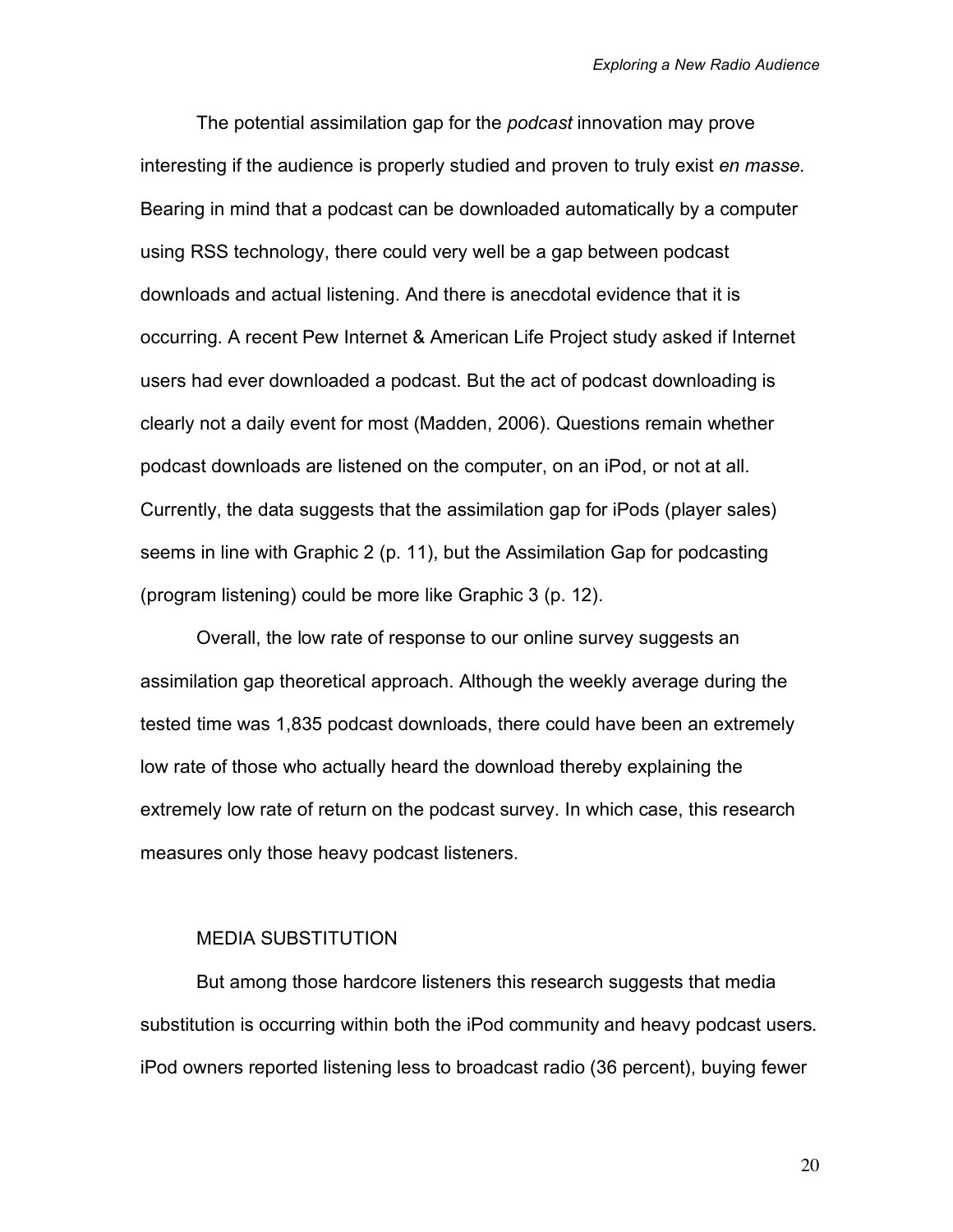or listening less to CDs (62 percent), and watching less television (36 percent) since purchasing their mp3 player as seen in Table 5 below. (The data suggests about one-fifth of heavy Latino USA podcast listeners only use a computer.)

| <b>TABLE 5: Media Usage Since Buying MP3 Players Among (Heavy)</b><br>Podcast Listeners of NPR's Latino USA |             |             |             |               |
|-------------------------------------------------------------------------------------------------------------|-------------|-------------|-------------|---------------|
| <b>MEDIUM</b>                                                                                               | <b>MORE</b> | <b>LESS</b> | <b>SAME</b> | <b>UNSURE</b> |
| <b>RADIO</b>                                                                                                | 16          | 36          | 45          | 3             |
| CD.                                                                                                         | 7           | 62          | 24          | 7             |
| <b>AUDIO BOOKS</b>                                                                                          | 28          | 10          | 14          | 48            |
| AUD. STREAM                                                                                                 | 30          | 32          | 30          | 8             |
| <b>TELEVISION</b>                                                                                           | 3           | 36          | 48          | 13            |
| <b>NEWSPAPER</b>                                                                                            | 13          | 17          | 66          | 5             |
| (Cases)                                                                                                     | (87)        |             |             |               |
| (Presented in Valid Percentages.)                                                                           |             |             |             |               |

The research shows that, among the heaviest podcast listeners with mp3 players, iPod sales are affecting traditional media and CD sales and that podcasting is affecting both broadcast radio listening and CD sales as well. Media substitution occurring at present should have relatively small overall effects, but CD technology, which replaced analog audiocassette technology as the industry standard in the 1990s, has given up its industry standard status over to digital media. Clearly, further research on media substitution surrounding podcasting and mp3 player usage is desperately needed to get a clear picture of the current and future impact these innovations will eventually have on society.

# **CONCLUSIONS**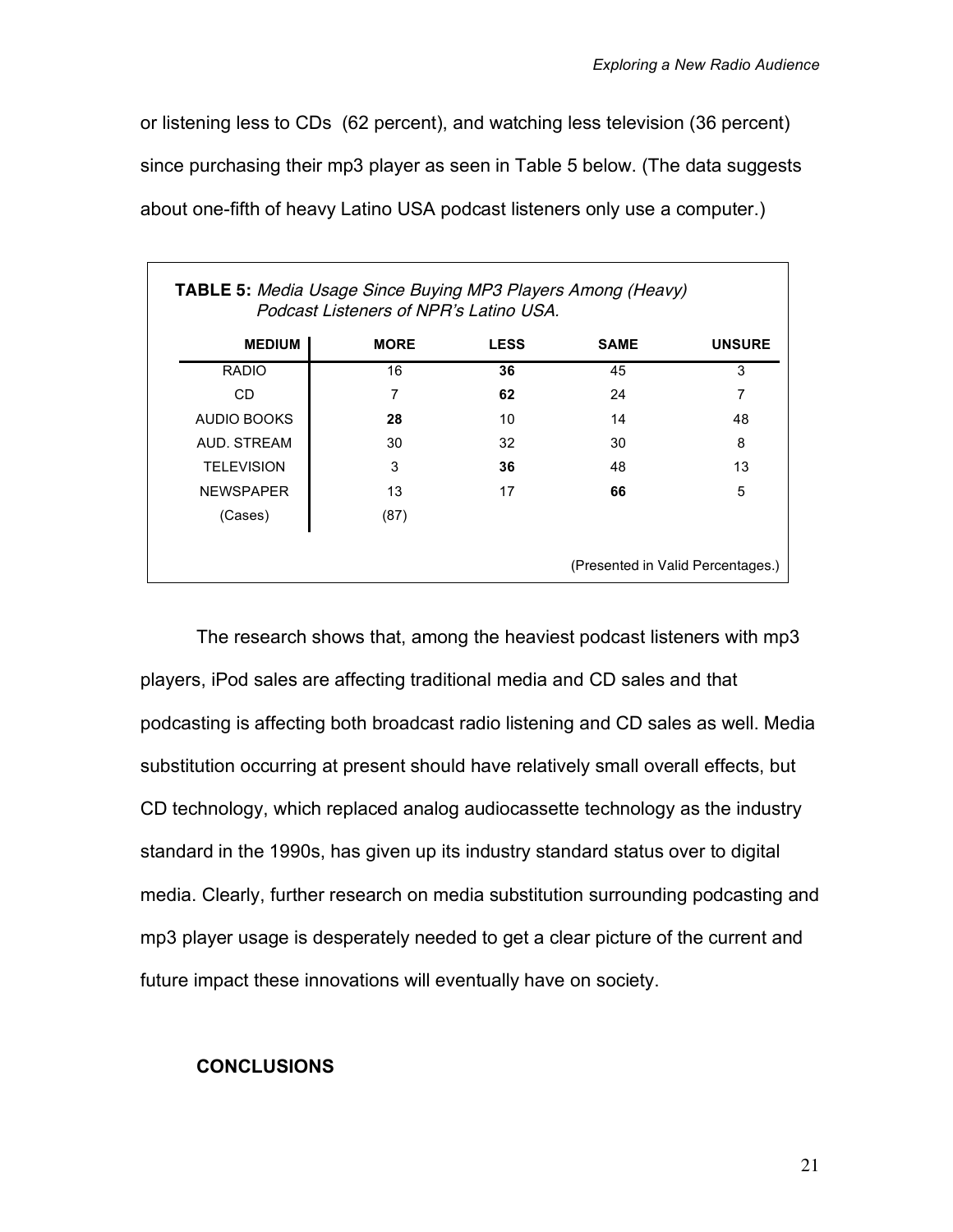The small sample size of this survey, the low rate of return, the fact that it is not random, and the narrow focus on a singular ethnic program all combine to limit the opportunity for generalizations to be made to podcasting audiences at large, or even Latino podcast audiences specifically. Given these limitations, it's problematic to assume that 56 percent of the Latino USA podcast audience is Latino. More likely, the data reflects that Latinos were more willing to take the podcast poll. Still, this survey provides insight into the world of podcasting and pushes our collective knowledge of this audience forward, although more (and better) research is needed.

*RQ1: Who is downloading the podcast? How does the podcast audience compare to the traditional radio audience of the program?* The audience comparisons are stark contrasts. By public radio standards, Latino USA's minority audience of 23% makes it one of the highest rated NPR programs with such an audience diversity, yet those combined groups make up 60 percent of the same programs podcast audience. Not surprisingly, the podcast audience is younger than the radio audience. The data shows that 70 percent of the podcast audience is under the age of 45. By contrast, 63 percent of the radio audience is age 45 and above (Arbitron, 2005). So the research suggests that the Latino USA podcast audience is made up of younger, more ethnic public radio listeners.

*RQ2: Where geographically are podcast listeners located? Are they focused around major markets or spread out across the country?* Clearly the majority of heavy podcast listeners live from Texas to California. Clusters in other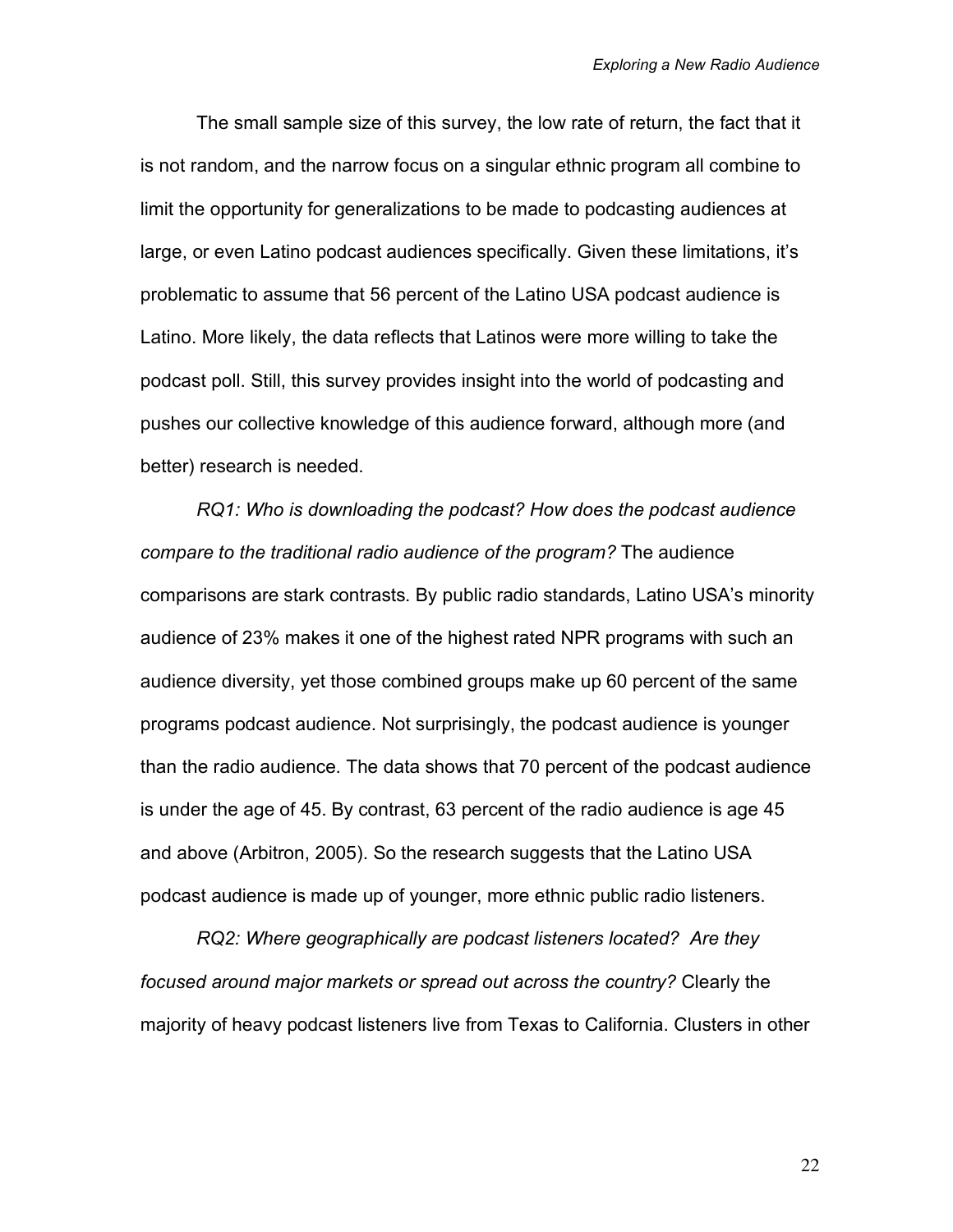parts of the country can also be identified. This does not significantly differ from trends seen in the radio broadcast.

*RQ3: Why do they subscribe to an online podcast when a radio broadcast and online streaming is already available?* It is not surprising that 57 percent of the podcast audience wrote in some form of "convenience"-related answer to the open-ended question as the main reason for subscribing to a podcast. Ondemand radio programming is one of the appeals of podcasting.

*RQ4: Do audience members actually listen to the podcasts that they download?* The research refutes the unscientific web poll of WTMD in Baltimore that found that the podcast audience doesn't subscribe to many podcast programs and those who do, especially the "heavy users," fast-forward through the programs and don't listen to them in their entirety. The data from the Latino USA surveys shows the audience subscribes to a high number of podcasts and they generally listen to the entire program. The data in this case suggests the emergence of a new radio audience. But this begs the questions, to what extent is their consumption of other media being affected? Here is where public radio producers and broadcast advertisers need to focus further research.

Our small sample documents media substitution is happening specifically in terms of less broadcast media – both radio and television – and significantly less CD listening as a result of the podcasting fad. But there are indications that podcasting is not a passing fad. What has fueled the podcasting market continues to be the success of the Apple iPod. Much like Xerox at one time made its brand synonymous with photocopying, iPod is making its brand name synonymous with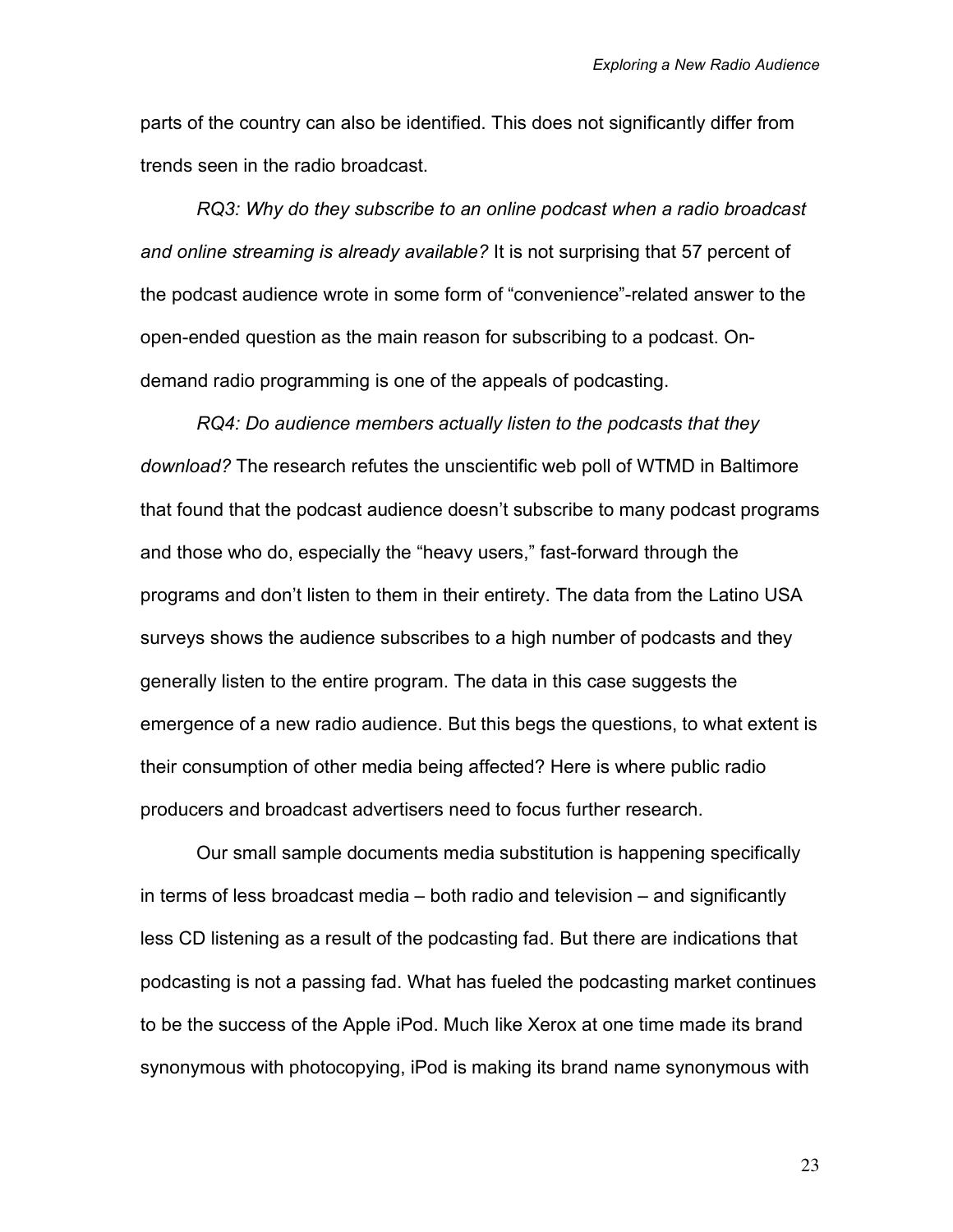mp3 players. It was perhaps a marketing stroke of genius for the iPod when "podcast" was the "2005 Word of the Year" by the New Oxford Dictionary in December (PRNewswire, 2005). Along with iTunes, the web-based portal that makes both free and paid downloads available for iPods and computers, the distribution system has clearly been established. And according to the Advertising Research Foundation, 27 percent of 12-17 year-olds also own iPods or some other form of mp3 player (ARF, 2006). The Pew Internet & American Life Project in April 2005 reported that 29% of iPod/mp3 owners have downloaded a podcast (Rainie, 2005). Most people purchase iPods to hear music and eliminate the need to carry music CDs. But to what extent iPod users have become loyal podcast audience members is not at all clear. Also, it remains unknown how many computer owners without iPods or mp3 players subscribe to podcasts. And the recent introduction announcement of the iPhone is a clear statement that Apple intends to maintain its dominance in the mp3 player market even as cell phones add mp3 capabilities to their technology. These are all areas requiring further study.

In its Annual Report on the State of News Media, the Project for Excellent in Journalism noted that the use of iPods, portable podcasting, satellite signals, digital HD radio, Internet streaming, and even phones as music-listening devices all grew and there were further signs that these new technologies were beginning to have an impact on traditional radio, from audience behavior and economics to transforming the ownership and strategy of the industry and altering the projections for the future. For the moment, the audience size of traditional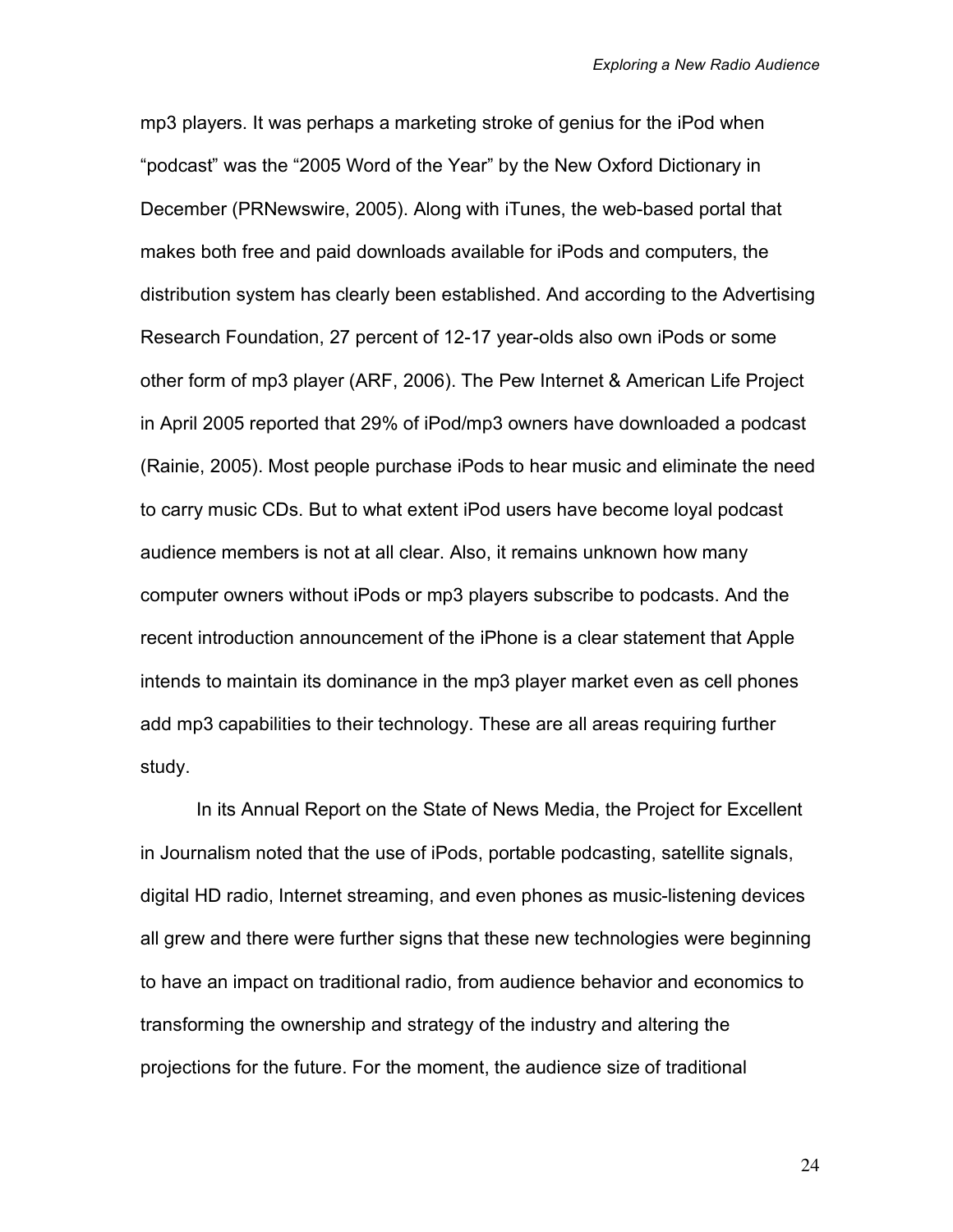terrestrial radio is stable, but it's beginning to ebb (Project for Excellence, 2007). The true digital media audience size is not really known but probably remains small. Yet the future implications themselves are anything but small.

As a result of the information found in this research, future surveys with more focused questions and fewer open-ended responses can now be designed and potential trends better examined. A shorter, quicker survey of the Latino USA podcast audience will take place in Summer 2007 to follow up on suggested areas of study. Its brevity should be more focused on the research areas and allow for a better response rate. In the final analysis, however, to better understand the true size and nature of the podcast audience overall, a better system of national podcast (and blog, and streaming) audience measure is needed. Instead of computer downloads, some type of net diary system, similar to Arbitron's audio diary system for radio audience measurement, needs to be developed and implemented.

#### REFERENCES:

ARF Factspot 1.2, (2006) "New Radio or Passing iFad?" *www.arfsite.org*.

Akamai (2006), "IBM Surfaid Analytics and NPR," *Internal NPR document (Confidential memo dated 1/2006)*.

Apple Computer, 2001, "Apple Presents iPod," (23 October, 2001), <downloaded 11/15/2006> available at http://www.apple.com/pr/library/2001/oct/23ipod.html.

Apple Computer, 2003, "Apple Reports Fourth Quarter Results: Revenues Increase by 19 percent," 10/15/2003, <downloaded 11/15/2006> available at http://www.apple.com/pr/library/2003/oct/15results.html.

Apple Computer, 2005, "Apple Computer, Inc.: Q105 Unaudited Summary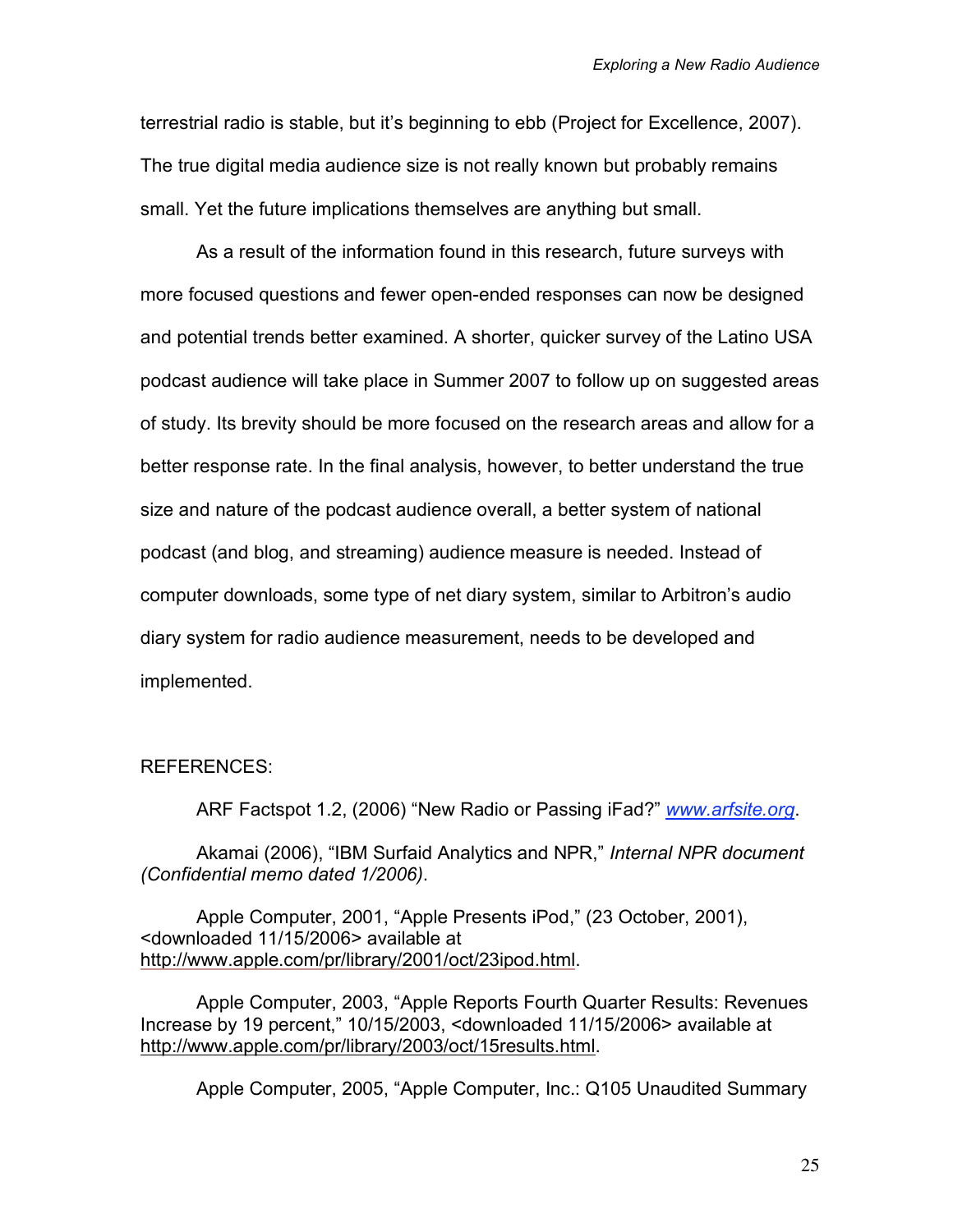Data," <downloaded 11/15/2006> available at http://images.apple.com/pr/pdf/q105data\_sum.pdf.

Apple Computer, 2006a, <downloaded 11/17/2006> http://www.apple.com/ipod/ipod.html.

Apple Computer, 2006b, "Apple Reports Preliminary Fourth Quarter Results," <downloaded 11/17/2006> available at http://www.apple.com/pr/library/2006/oct/18results.html.

Apple Computer, 2006c, "Apple Reports Third Quarter Results," <downloaded 11/17/2006> available at http://www.apple.com/pr/library/2006/jul/19results.html.

Apple Computer, 2006d, "Apple Announce iTunes Latino on the iTunes Store, (11/1/2006) <downloaded 11/17/2006> and available at http://www.apple.com/pr/library/2006/nov/01ituneslatino.html.

Apple Computer, 2007, "Apple Reports First Quarter Results: Revenue Exceeds \$7 Billion; Record Profit of \$1 Billion," (1/17/2007) <downloaded 2/28/2007> available at http://www.apple.com/pr/library/2007/01/17results.html.

Arbitron (Spring 2005), "Arbitron Nationwide/ACT 1, Spring 2005," *NPR Snapshot,* p.25.

Berry, Richard, (2005) "Will the iPod Kill the Radio Star? Profiling Podcasting as Radio," Convergence: The International Journal of Research into New Media Technologies, (2005) vol 12(2), pps. 143-162.

Bhatt, Jay, (2005) "Blogging as a Tool: Innovative Approaches to Information Access," Library Hi Tech News, No. 9, 2005, pp. 28-32.

Book, Constance Ledoux & Grady, Don A., (June 2005) "Consumer Adoption of New Radio Distribution Systems," *NAB Grant Report*, pp. 1-46.

Bourquin, Tim (October 2005) "RE: Podcasting," private email to avila@mail.utexas.edu dated October 25, 2005.

Crofts, Sheri; (2005) Dilley, Jon; Fox, Mark A.; Retsema, Andrew; & Williams, Bob; "Podcasting: A New Technology in Search of Viable Business Models," *Article developed from a project completed for the MBA's capstone Business Policy course at Indiana University South Bend taught by Mark Fox, Professor of Management & Entrepreneurship at Indiana University South Bend*. <downloaded 11/5/2006> available at:

http://firstmonday.org/issues/issue10\_9/crofts/index.html.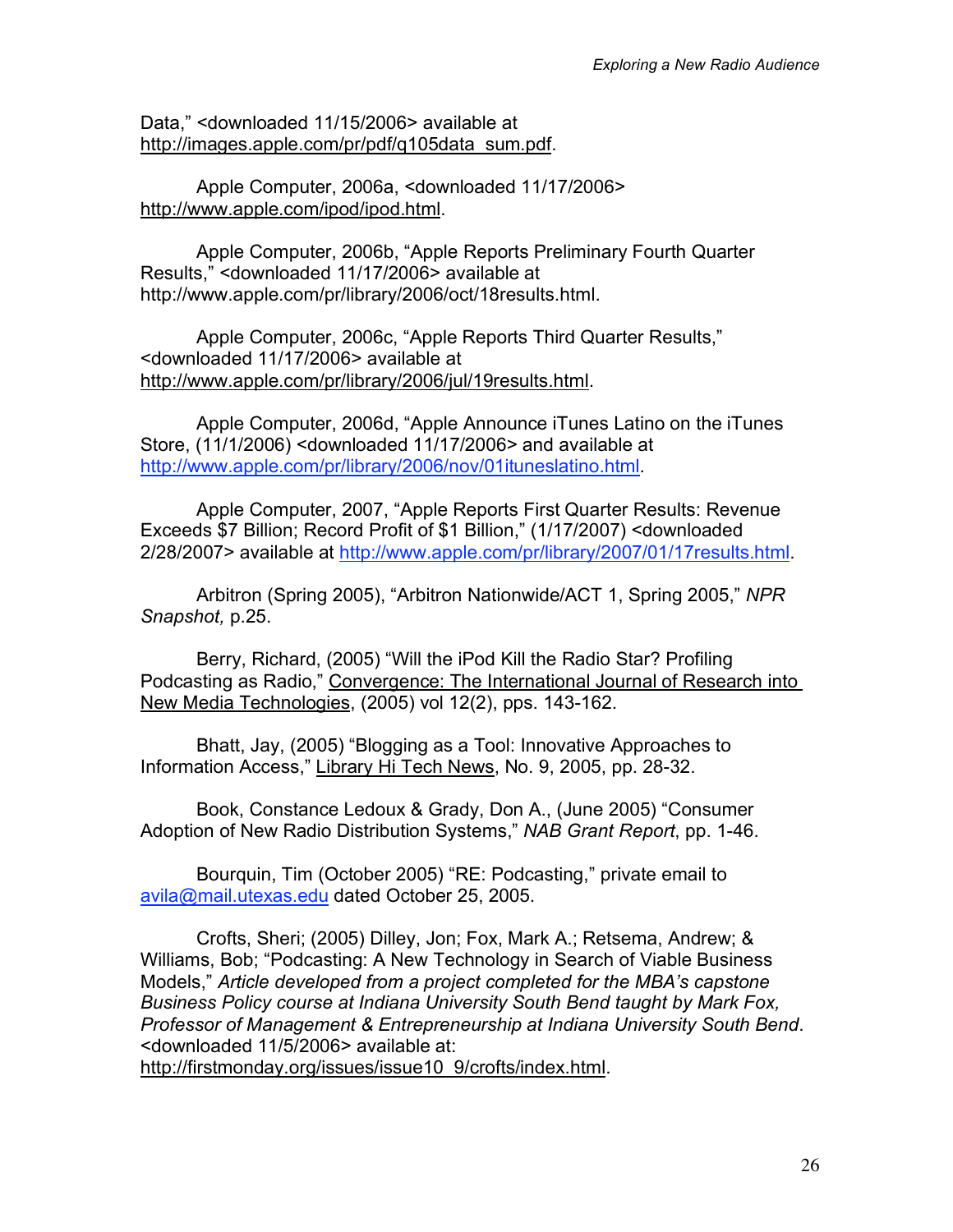Connelly, Marjorie (2007) "Blog Poll," *New York Times*, March 12, 2007, <downloaded 3/14/2007> available at http://thecaucus.blogs.nytimes.com/2007/03/12/blogpoll/?ex=1174449600&en=9b873053970761c7&ei=5070&emc=eta1.

Didwania, Sakshi, (2006) "Podcast Audience Survey," *eMarketer*, <downloaded 10/14/2006> (http://www.imediaconnection.com/news/8452.asp) 3/1/2006.

Fichman, Robert G., & Kemerer, Chris F., (1999) "The Illusionary Diffusion of Innovation: An Examination of Assimilation Gaps," Information Systems Research, 1999, Vol. 10, Issue 3, pp. 255-275.

Glaser, Marc (2005), "Will NPR's podcasts birth a new business model for public radio?" *Online Journalism Review*, November 29, 2005, <downloaded 11/14/2005> (http://www.ojr.org/ojr/stories/051129glaser/).

Katz, Elihu, (1973) Blumler, Jay G., & Gurevitch, Michael, "Uses and Gratifications Research," The Public Opinion Quarterly, Vol. 37, No. 4 (Winter 1973-74) pp. 509 – 523.

Kaye, Barbara K. and Johnson, Thomas J. (2003), "From here to obscurity?: Media substitution theory and traditional media in an on-line world," *Journal of the American Society for Information Science and Technology*, Volume 54, Issue 3, 2003. pps. 260-273.

Madden, Mary, "Reports: Internet Penetration and Impact," Pew Internet & American Life Project, 4/26/2006 <downloaded 11/5/2006> available at http://www.pewinternet.org/pdfs/PIP\_Internet\_Impact.pdf.

McCombs, M.E. (1972). Mass media in the marketplace, *Journalism Monographs*, 24, 1–102.

Nielson/NetRatings (2006) "Podcasting Gains an Important Foothold Among U.S. Adult Online Population," July, 12, 2006 <downloaded 2/28/2007> available at http://www.nielson-netratings.com/pr/pr\_060712.pdf.

Norton, John A. & Bass, Frank M., (1987) "A Diffusion Theory Model of Adoption and Substitution for Successive Generations of High-Technological Products," Management Science, Vol 33 No 9, (September 1987) pps. 1069- 1086.

NPR (2006) "Program Snapshots," Spring 2006, October 26, 2006.

PRNewswire (2005), "'Podcast' is The Word of the Year," New York, 12/5/2005.